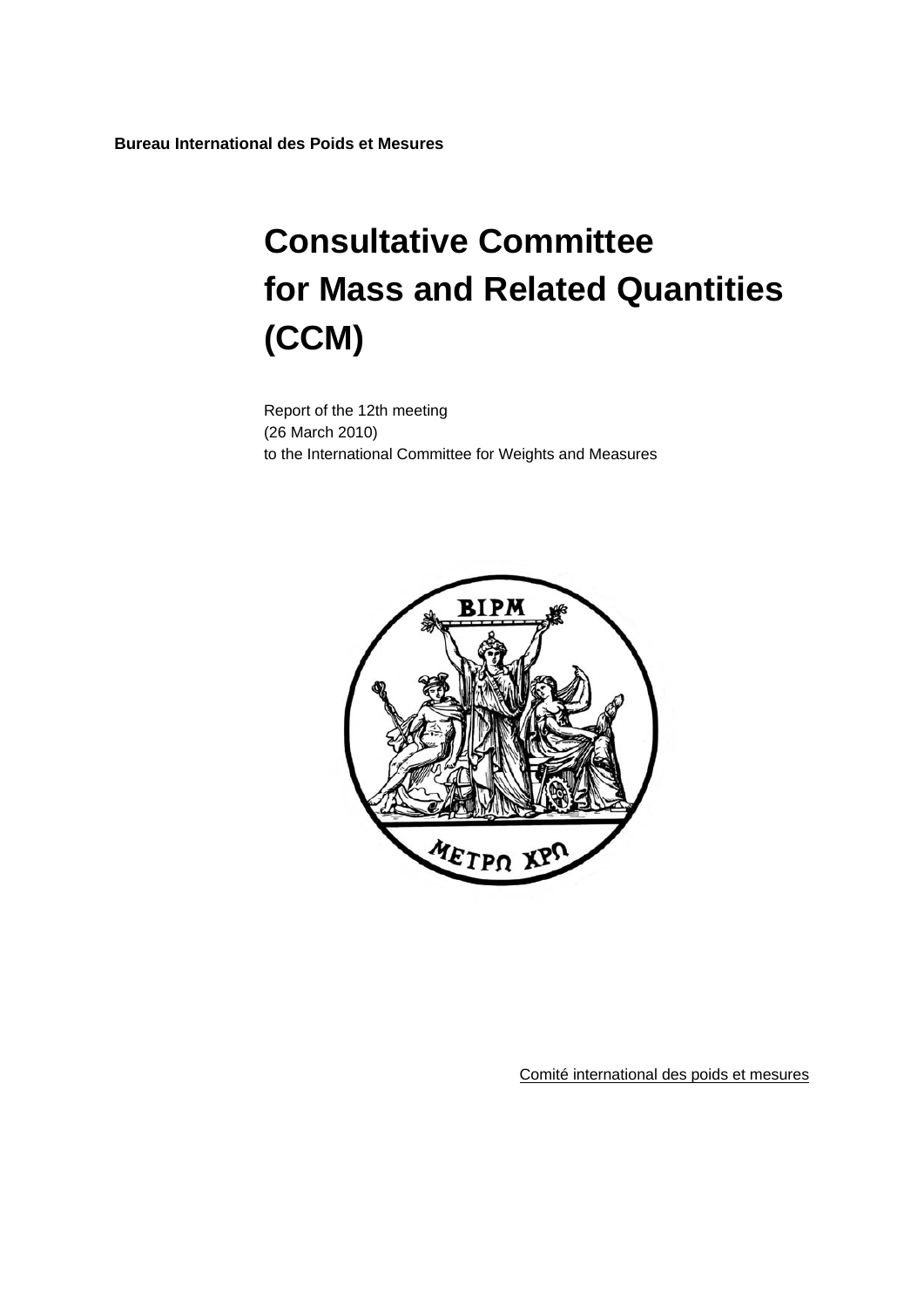Note:

Following a decision of the International Committee for Weights and Measures at its 92nd meeting (October 2003), reports of meetings of the Consultative Committees are now published only on the BIPM website, in the form presented here.

Full bilingual versions in French and English are no longer published.

 A.J. Wallard, Director BIPM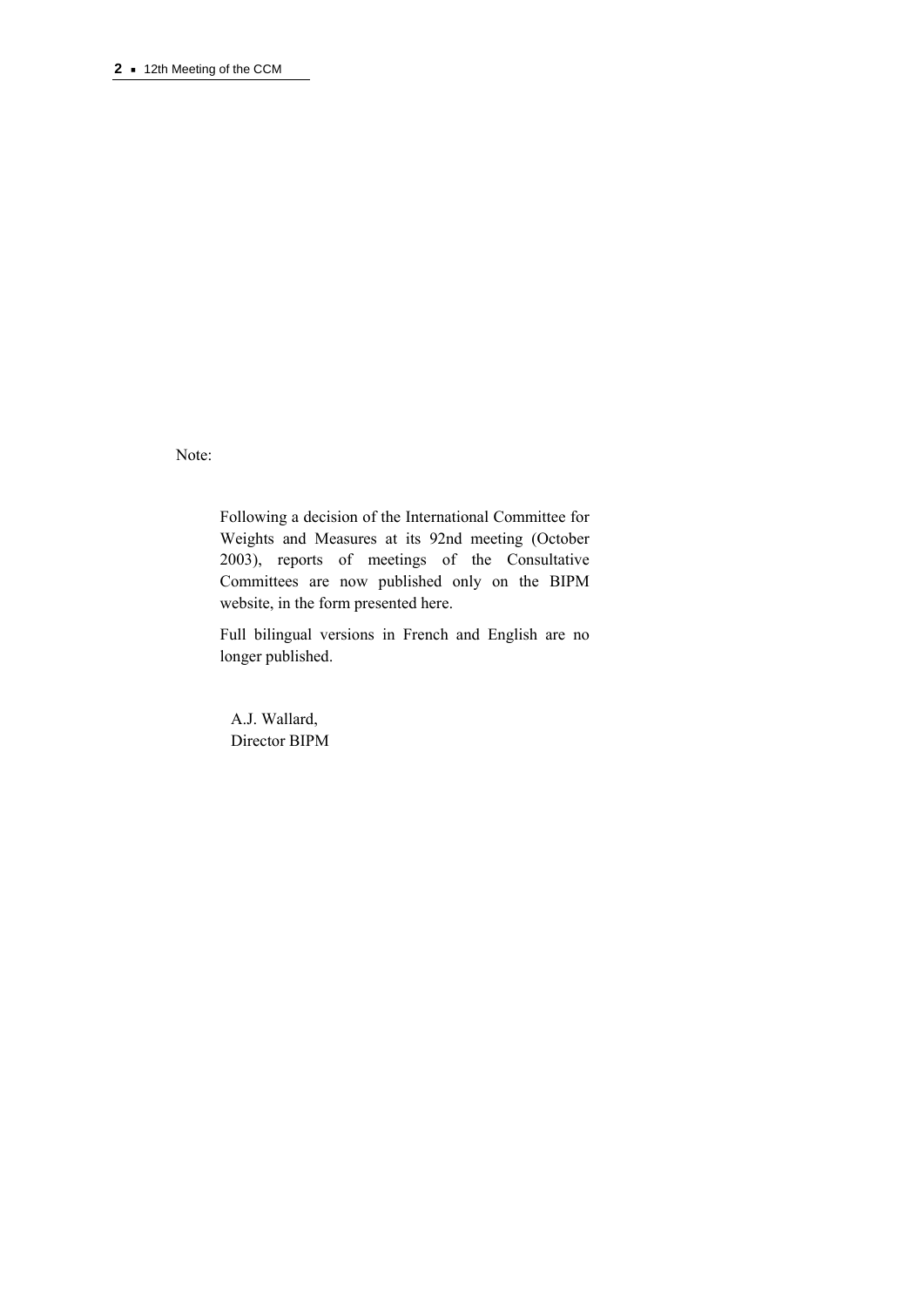# **LIST OF MEMBERS OF THE CONSULTATIVE COMMITTEE FOR MASS AND RELATED QUANTITIES AS OF 26 MARCH 2010**

## **President**

Dr M. Tanaka, member of the International Committee for Weights and Measures, National Metrology Institute of Japan, AIST, Tsukuba.

#### **Executive Secretary**

Dr R.S. Davis, International Bureau of Weights and Measures [BIPM], Sèvres.

#### **Members**

Central Office of Measures/Glόwny Urzad Miar [GUM], Warsaw. Centro Español de Metrología [CEM], Madrid. Centro Nacional de Metrología [CENAM], Querétaro. D.I. Mendeleyev Institute for Metrology [VNIIM], Rostekhregulirovaniye of Russia, St Petersburg. Federal Office of Metrology [METAS], Bern-Wabern. Istituto Nazionale di Ricerca Metrologica [INRIM], Turin. Korea Research Institute of Standards and Science [KRISS], Daejeon. Laboratoire National de Métrologie et d'Essais [LNE], Paris. Measurement Standards Laboratory of New Zealand [MSL], Lower Hutt. National Institute of Metrology [NIM], Beijing. National Institute of Standards and Technology [NIST], Gaithersburg. National Measurement Institute of Australia [NMIA], Lindfield. National Metrology Institute of Japan, AIST [NMIJ/AIST], Tsukuba. National Metrology Institute of South Africa [NMISA], Pretoria. National Physical Laboratory [NPL], Teddington. National Physical Laboratory of India [NPLI], New Delhi. National Research Council of Canada [NRC-INMS], Ottawa. Physikalisch-Technische Bundesanstalt [PTB], Braunschweig. Slovak Institute of Metrology/Slovenský Metrologický Ústav [SMU], Bratislava. Technical Research Institute of Sweden [SP], Borås. VSL [VSL], Delft. The Director of the International Bureau of Weights and Measures [BIPM], Sèvres.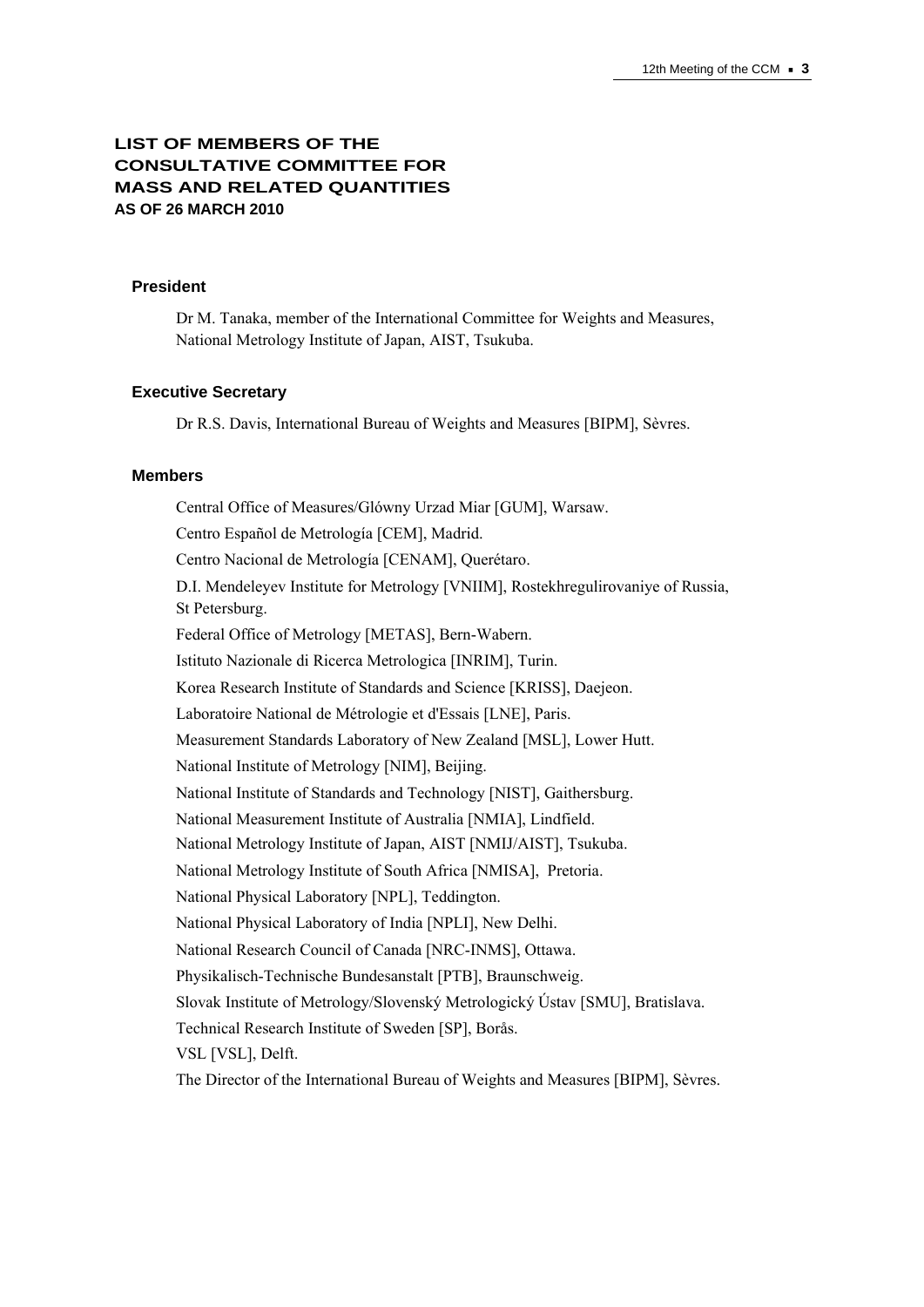## **Observers**

Agency for Science, Technology and Research [A\*STAR], Singapore.

Bundesamt für Eich- und Vermessungswesen [[BEV\]](http://www.bev.gv.at/), Vienna.

National Metrology Institute of Turkey/TÜBITAK Ulusal Metroloji Enstitüsü [UME], Gebze-Kocaeli.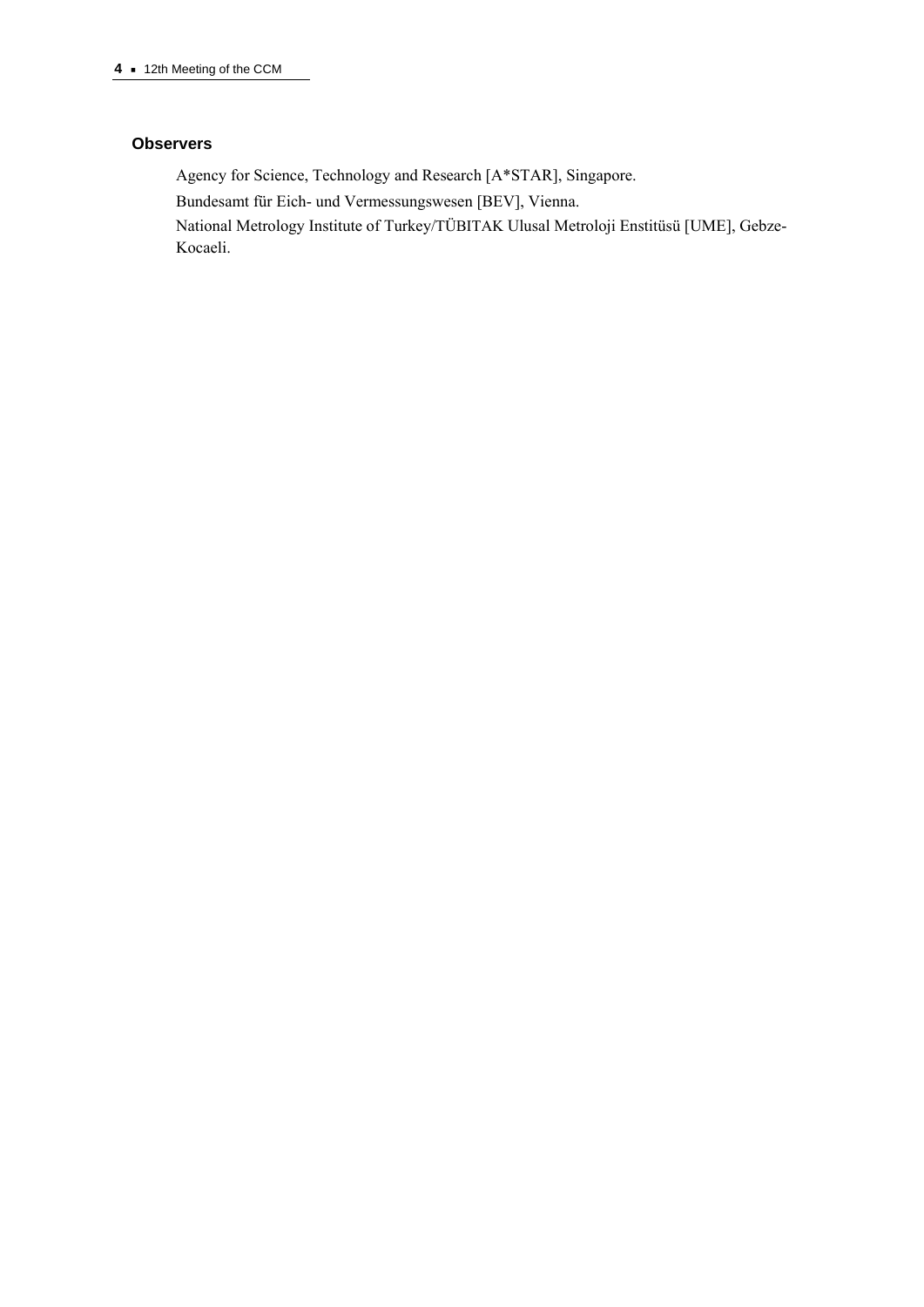# **1 OPENING OF THE MEETING; APPROVAL OF THE AGENDA; APPOINTMENT OF A RAPPORTEUR**

The 12th meeting of the Consultative Committee for Mass and Related Quantities (CCM) was held at the International Bureau of Weights and Measures (BIPM) headquarters, at Sèvres, on 26 March 2010.

The following were present: P. Abbott (NIST), P. Banerjee (NPLI), H. Baumann (METAS), L.O. Becerra (CENAM), W. Bich (I.N.RI.M), J.W. Chung (KRISS), S. Davidson (NPL), K. Fujii (NMIJ/AIST), G. Genevès (LNE), Z.J. Jabbour (NIST), C. Jacques (NRC-INMS), Y.A. Kiselev (VNIIM), J. Man (NMIA), M. Medina Nieves (CEM), P.-A. Meury (LNE), D. Newell (NIST), A. Ooiwa (NMIJ/AIST), P. Pinot (LNE-INM/Cnam), P. Richard (METAS), R. Schwartz (PTB), I. Severn (NPL), R. Spurný (SMU), A. Steele (NRC-INMS), C.M. Sutton (MSL), M. Tanaka (President of the CCM), I. van Andel (VSL), B. van der Merwe (NMISA), L. Vitushkin (VNIIM), A.J. Wallard (Director of the BIPM), W. Wiśniewski (GUM), Y. Zhang (NIM).

Observers: C. Buchner (BEV), C. Dogan (UME), S.M. Lee (A\*STAR)

Invited: P. Becker (PTB), M. Borys (PTB), I.M. Mills (President of the CCU), L. Nielsen (DFM), C. Santo (LATU), I. Spohr (IPQ).

Also present: P. Barat, R.S. Davis (Executive Secretary of the CCM), H. Fang, C. Goyon-Taillade, M. Kühne (BIPM Deputy Director), A. Picard, T.J. Quinn (Director Emeritus of the BIPM), C. Thomas (KCDB Coordinator).

Excused: R.C. Budhani (NPLI), N.G. Domostroeva (VNIIM).

Dr M. Tanaka, President of the CCM, opened the meeting at 09.00 am and welcomed the delegates.

The agenda was approved.

Dr S. Davidson was designated as *rapporteur*.

The President noted that this was a special meeting of the CCM which was being held mainly to deal with issues arising from the redefinition of the kilogram. Indeed most of the CCM attendees had already attended a successful workshop on the redefinition of the kilogram held on the previous day (25 March 2010), organized by the CCM-WGSI-kg. It was hoped that the workshop format would be more conducive to an examination of the important points to consider. The plenary meeting was required so that the CCM could take any official steps that it deemed necessary, such as making recommendations to the CIPM. (note: the CCM will hold another meeting during the second week of May 2011, following the CCM Conference on Pressure Metrology to be held in Berlin.)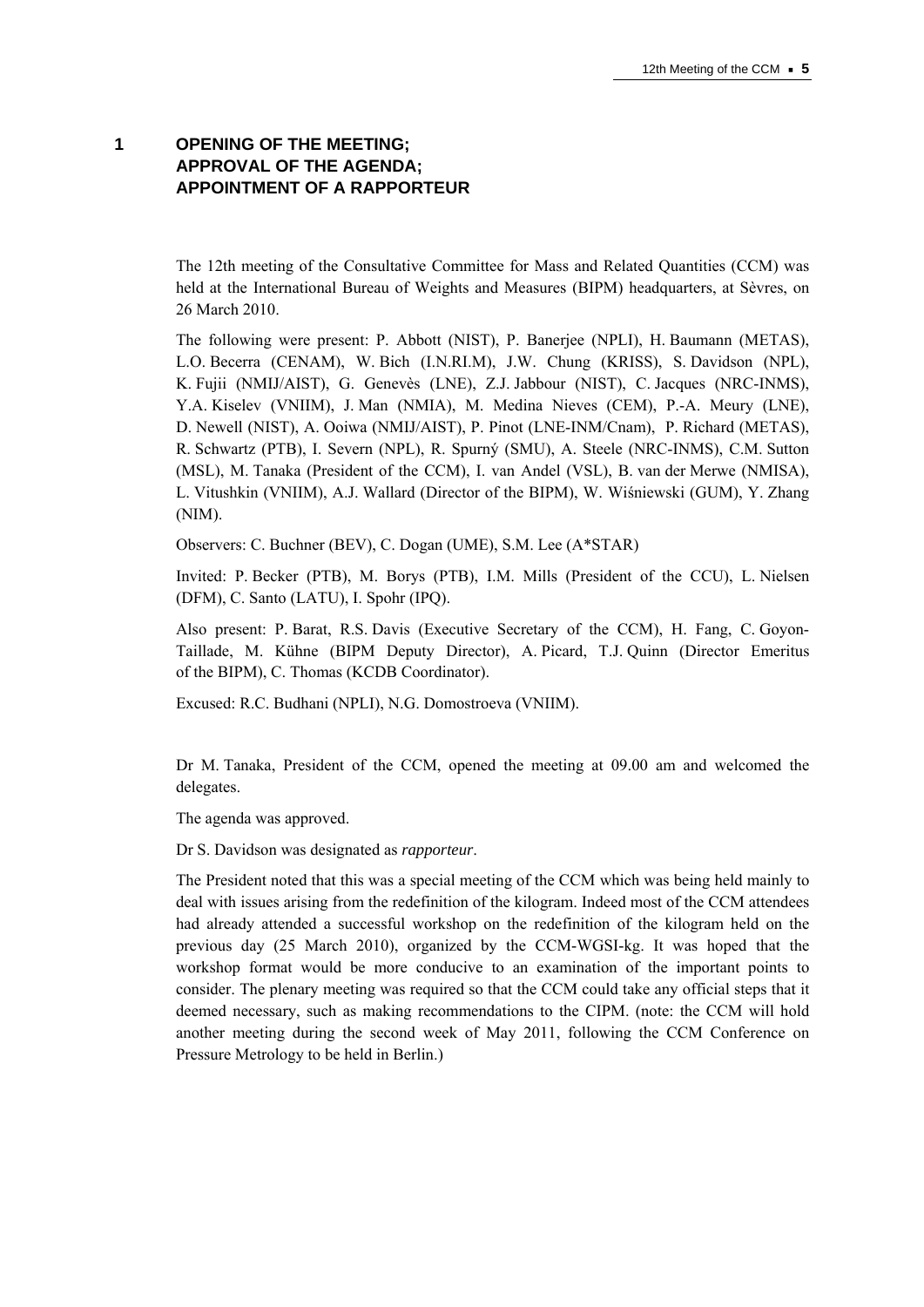# **2. REPORT FROM TASK GROUP 1 OF THE CCM WORKING GROUP ON MASS STANDARDS: MASS METROLOGY UNDER VACUUM FOR A** *MISE EN*  **PRATIQUE** (Dr Michael Borys, PTB)

Dr Borys reported on the work of TG1 "*Mass metrology under vacuum for a mise en pratique*." The group first met in 2008 to address issues identified in the CCM reply to the CIPM Recommendation 1 (2005) "Preparative steps towards new definitions of the kilogram, ..."; specifically the requirement to establish a *mise en pratique* a component of which would address the need to compare mass artefacts under vacuum with standards maintained in air or inert gas.

The terms of reference were as follows:

- Evaluation of the available experimental results from the watt balance and Avogadro experiments with a particular emphasis on the necessary vacuum mass metrology;
- Identification of requirements in mass metrology for a practical realization of a new definition of the kilogram;
- Investigation of the suitability of artefacts used for the determination of the Planck and the Avogadro constants for the maintenance and dissemination of the unit of mass;
- Organization of international comparisons relating to mass in vacuum and evaluation of the results;
- In coordination with TG2, identification and evaluation of the uncertainty inherent in the *mise en pratique* for the kilogram when a new definition is proposed to the CGPM.

The members of the TG and its steering committee were listed.

The objectives of the TG are to establish recommendations for:

- Mass standards (material, shape, surface);
- Weighing in vacuum;
- Transfer between vacuum and air;
- Storage (vacuum, inert gas, air);
- Transport;
- Cleaning procedures.

Comparisons performed thus far were described.

Comparisons using the silicon spheres manufactured for the Avogadro project have been undertaken. Aspects of the results important to TG1 were standard uncertainties for sorption correction of less than  $10 \mu$ g (depending on properties of sorption artefacts, smallest uncertainties with Pt-Ir sorption artefacts of about  $1 \mu g$  are possible) and standard uncertainties of mass determination under vacuum between 5.5  $\mu$ g and 15  $\mu$ g. An approved cleaning method, with a reproducibility within a few micrograms, had been agreed and an agreement between results of participants better than 10 µg was obtained.

A comparison of watt balance weights had been undertaken between the NPL, the BIPM and NIST using artefacts of gold-plated copper, silicon and stainless steel, all provided by the NPL. The results showed excellent agreement and stability for the silicon mass standards while the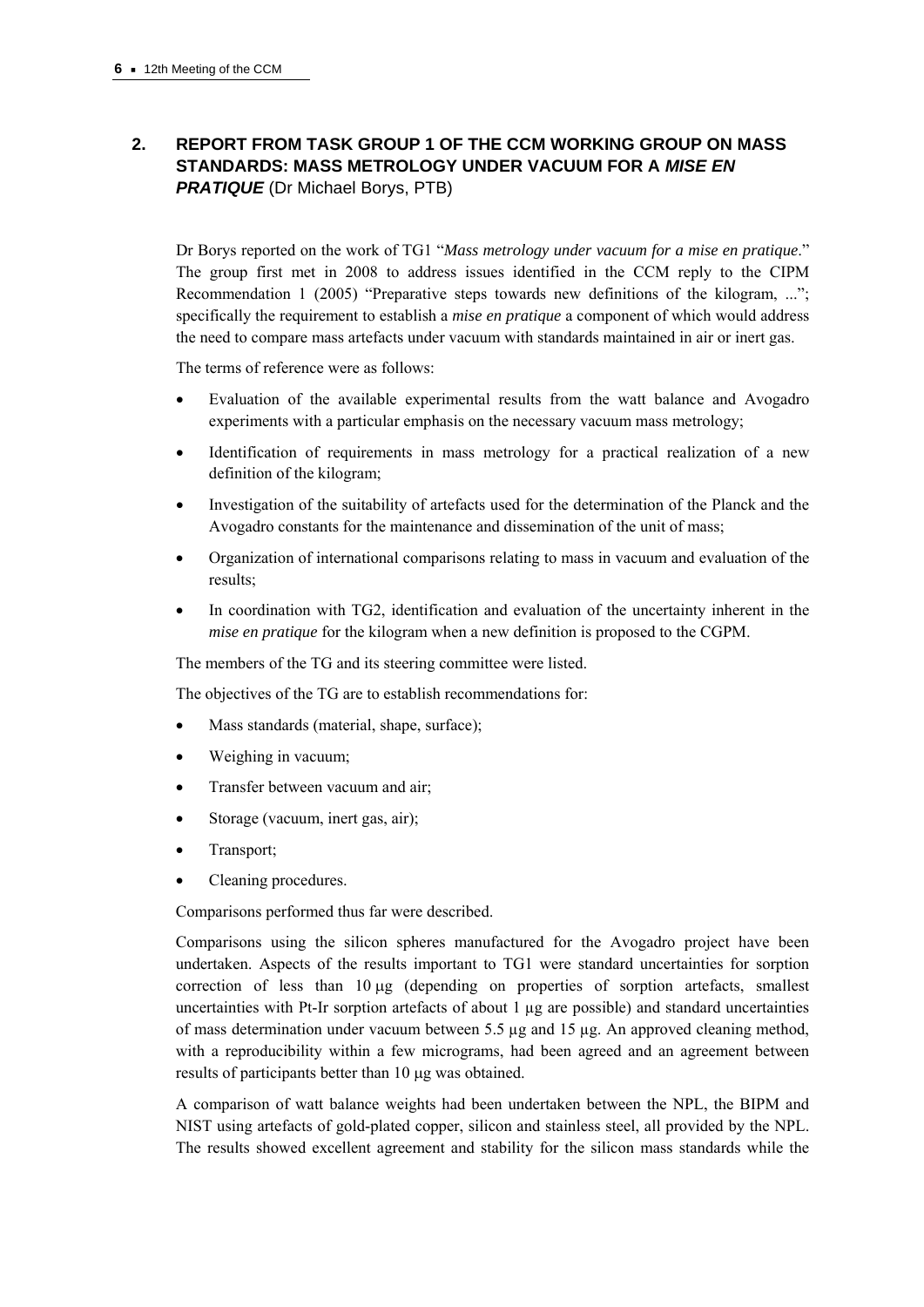stability of the stainless steel kilogram standard was reasonable (16 µg loss). The gold-plated copper mass had shown a large drift and was not entirely suitable as a transfer standard as it needed careful handling and manipulation.

Future TG1 comparisons were discussed. It had been agreed to use kilogram artefacts of platinum-iridium, stainless steel, and silicon and to recommend operating at vacuum pressures of 1 mPa to 10 mPa

Transfer and storage in air or under inert gas or vacuum were discussed and it was decided that transfer and storage under inert gas or vacuum were not possible for the first comparison. Regarding a unified interface for different vacuum load lock systems and artefact containers, it was decided that the application of glove boxes could be considered as an alternative, providing a high degree of flexibility.

A first comparison organized by TG1 had been initiated within the steering committee. Measurements were made on three one kilogram sorption artefacts made of stainless steel with different surface areas. The artefacts were provided by the NPL, which also acted as the pilot laboratory. The aims of this comparison were to gain experiences with:

- mass determination under vacuum conditions;
- air/vacuum transfer (including determination of sorption coefficients);
- the elaboration of an appropriate protocol.

The comparison among members of the SC had been completed as a feasibility study and the comparison was now open to the members of the TG1. Five members so far had expressed interest in participating.

The TG1 members' responses to the 2008 questionnaire regarding vacuum weighing equipment were outlined, highlighting the 2010 amendments. Almost all members have vacuum weighing capability, six with a load-lock system. Only four members have the facility to transfer artefacts under vacuum/inert gas. Operating pressures ranged from  $4 \times 10^{-3}$  hPa to  $10^{-9}$  hPa. Several members had sorption artefacts of silicon, stainless steel and platinum-iridium. It is hoped in future to be able to perform comparison with transfer under vacuum or inert gas.

Prof. Wallard asked about the recommended pressure for optimum stability of mass standards. Dr Borys noted that the SC had agreed on the range 1 mPa to 10 mPa. Dr Davis said he and Dr Sutton had discussed optimal operating pressures for vacuum balances, and invited Dr Sutton to share his opinion on this question. Dr Sutton commented that 10 Pa would seem to be an optimum pressure to minimize contamination on mass standards, offering a compromise between low gas density and short molecular mean-free-path. Dr Genevès asked how this compared with the pressure used in watt balance experiments. Dr Borys said he thought some watt balances operated under similar levels of vacuum as suggested by Dr Sutton. Dr Davidson stated that the NPL watt balance most recently operated at about 10 mPa. Prof. Kühne asked about the timescale for developing storage and transfer components for the *mise en pratique*. Dr Borys said preliminary results would be available within in the next 2 years and betterdefined conclusions would be available after 3-5 years. Mr Picard confirmed the long-term nature of the tests required. Dr Davis commented that the *mise en pratique* need only outline general strategy and did not need to contain a detailed description of the tests required. Prof. Wallard added that the *mise en pratique* for the metre (developed in the 1970s) was quite detailed in describing a "recipe" but this may not be necessary now. Dr Steele said that the *mise en pratique* for the definition of the kelvin was more general and detail was provided by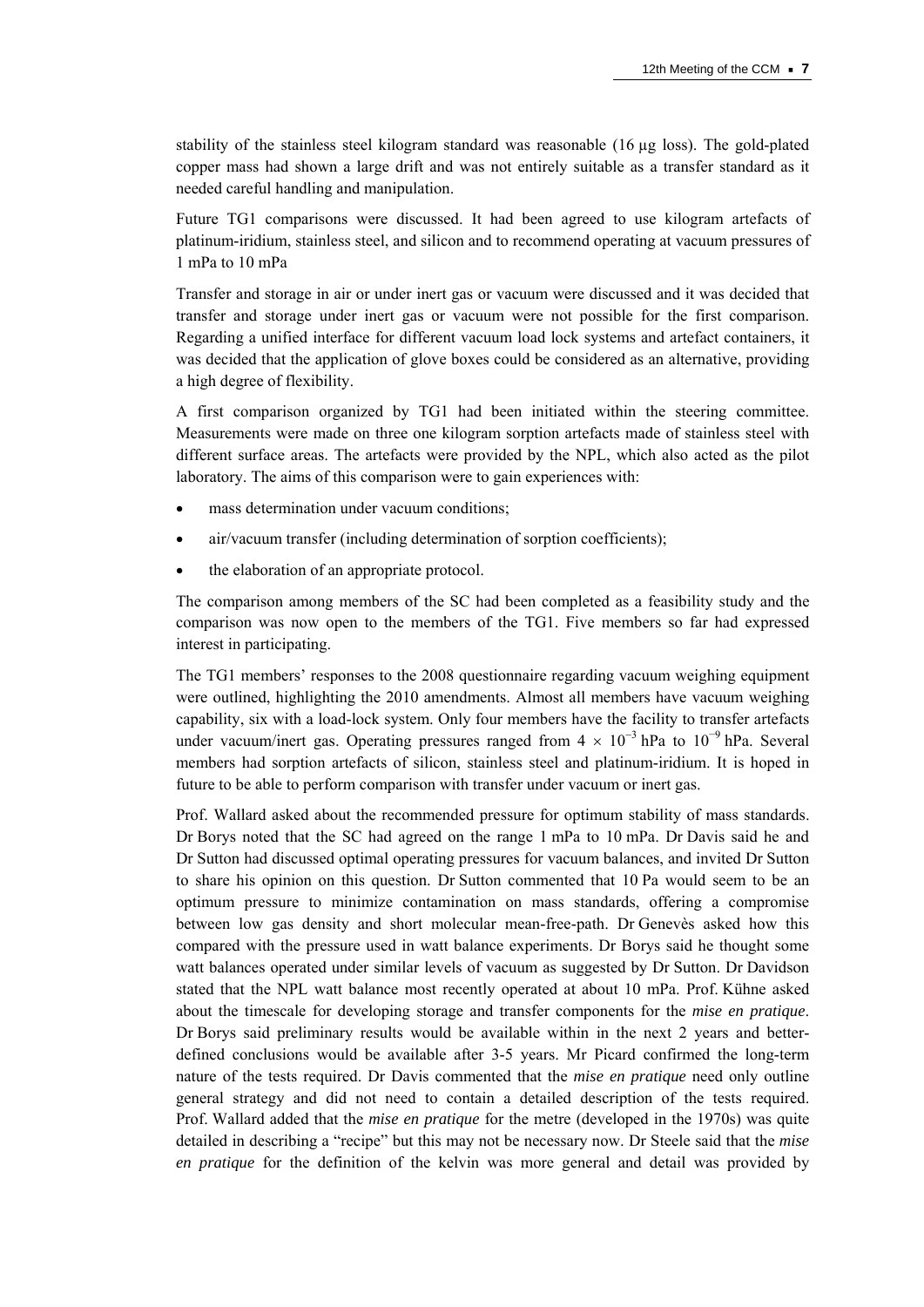additional publications, this allowed for the refinement and improvement of the *mise en pratique*.

# **3 REPORT FROM TASK GROUP 2 OF THE CCM WORKING GROUP ON MASS STANDARDS: UNCERTAINTY COMPONENTS DUE TO TRACEABILITY TO THE INTERNATIONAL PROTOTYPE OF THE KILOGRAM** (Dr Lars Nielsen, DFM)

Dr Nielsen presented details of the work of the WGM TG2, noting that the rationale of Task Group 2 is an analysis of the changes of the national prototypes and BIPM working standards with respect to the international prototype of the kilogram (IPK). These drifts were not taken into account in the current mass calibration model of the BIPM. Dr Nielsen suggested that such changes in the copies would reflect similar changes in the IPK. He outlined the terms of reference of the TG2, which were to report to the WGM and the CCM on the following:

- The present uncertainty to which the unit of mass can be disseminated from the international to the national prototypes;
- Methods for evaluating the correlation between the measured mass values of the prototypes of the kilogram;
- Recommendations for additional measurements which would allow an improved uncertainty evaluation. These measurements may involve use of the international prototype or its official copies;
- In coordination with TG1, identification and evaluation of the uncertainty components inherent in the *mise en pratique* for the kilogram when a new definition is proposed to the CGPM.

The work plan of TG2 is the collection of historical calibration data for kilogram prototypes, setting up a model for deterministic and random changes in the mass of a kilogram prototype (relative to the IPK), adjustment of parameters in a model using historical calibration data, and prediction of future mass values of a kilogram prototype using model and adjusted parameters.

Dr Nielsen described historical data which had been analyzed for 18 platinum-iridium kilograms, including the IPK and the 6 temoins, for the period 1889 to 2009. He described the model which had been used to fit the data. This model included deterministic and random terms, including a linear change in the value of the cleaned kilograms with time and a change with the square root of time due to the contamination of the weights after cleaning. The parameters in the model had been adjusted using the least-squares method for a subset of 10 kilograms over the period 1889 to 1992 (the time of the 3rd verification) with reference to the IPK. Dr Davis added that the sudden and unexpected changes to the mass of No. 31 had been noted when they occurred in 2003 and consequently this artefact has not been used for calibrations since then.

The data showed that most kilogram standards gained about  $0.5 \mu g$  per year with respect to the IPK. Calculated uncertainties for the modelled data were  $23.1 \mu$ g for the period 1889-1939 and 7.7 g for more recent data. Dr Nielsen presented data for prototype No. 31 over the period 1992 to 2009 predicted from the model. These agreed well with the measurement data up to 2003, when there appeared to be a step change in the mass value of the weight. Dr Nielsen noted that he had seen a similar change in the values of two other copies he had analyzed.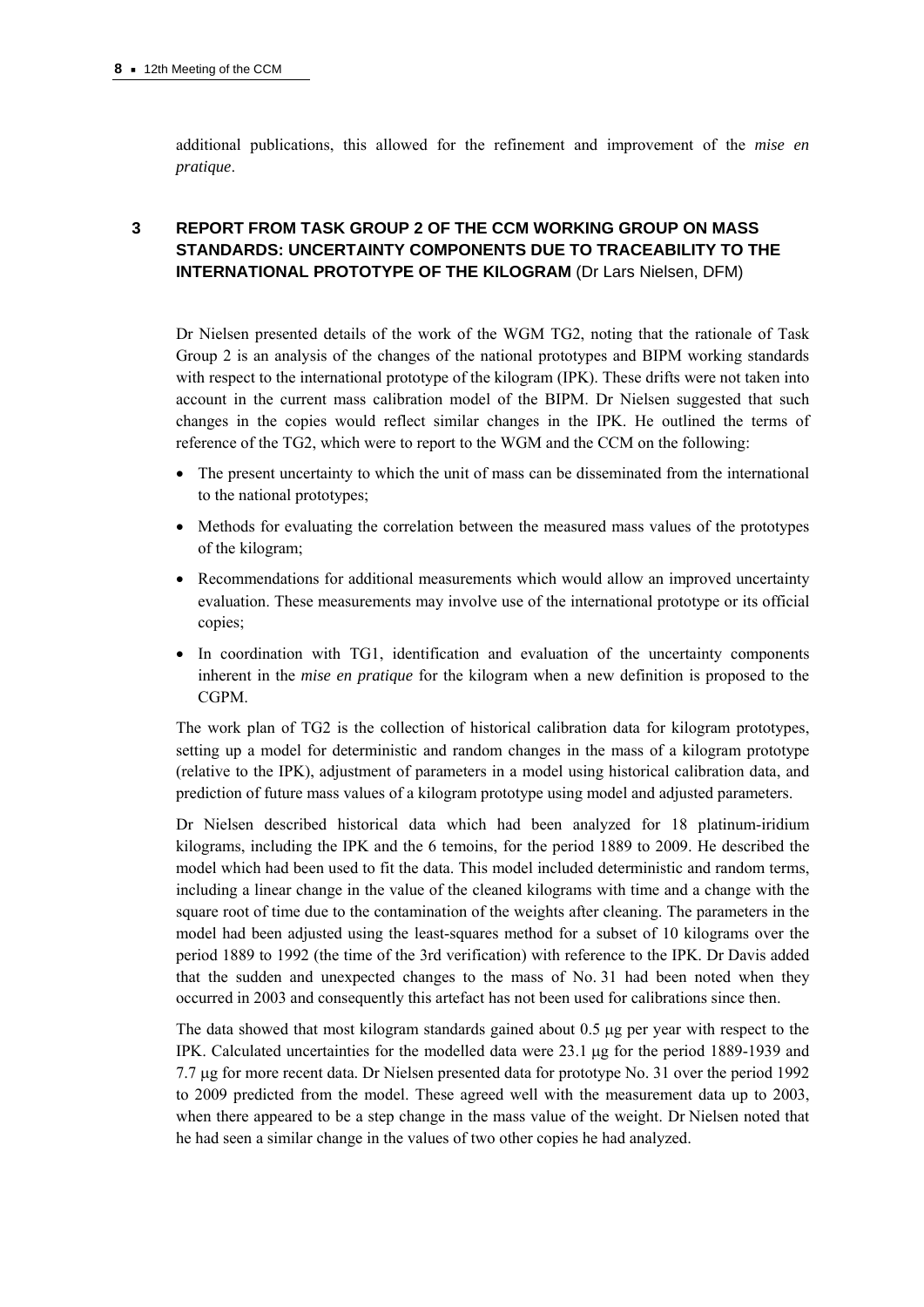Future work will include the analysis of data after the third verification to examine the quality of fit of the predictive model that has been developed. Kalman filtering had been suggested as a tool to analyze the data and also to assign a value to a group of standards as proposed for the *mise en pratique*. The suitability of this analytical technique for these applications will be investigated. The Working Group recommends that a further link be made between the IPK and the BIPM copies. The possible inclusion of the NIST watt balance experiment value was also proposed, since this will potentially give more information on the drift in the mass scale and will allow experience to be gained in incorporating watt balance values into the kilogram *mise en pratique*. Dr Davis pointed out that the CCM can obtain authority from the CIPM to use the IPK. Prof. Wallard confirmed that this was correct but asked whether the use of the IPK would be required before the CIPM met in October 2010. Dr Davis said that the CCM and its WGs could begin preparations with the assumption that approval for use of the IPK would be granted by the CIPM in October 2010. Mr Picard suggested the use of the silicon-28 Avogadro spheres in the proposed comparison. Dr Richard commented that the workload of the BIPM mass group needed to be considered when planning this comparison.

# **4 REPORT FROM THE WORKING GROUP ON MASS STANDARDS** (Dr Philippe Richard, METAS)

Dr Richard outlined the agenda of the WGM meeting held on 24 March 2010. Reports on the work of TG1 and TG2 had been given by their respective chairmen, and a long session had been held on the future of the kilogram. A presentation had been made on the activities of the NMIJ in the field of stability of the national prototypes (stability and uncertainty along the dissemination chain) had been given.

Concerning the wording of a new kilogram definition, the Working Group had been presented with a summary of the responses to a questionnaire sent to members by the chairman on the draft of the SI brochure. Also, Dr Bich had given a presentation entitled "Comments on the proposed wording for the unit definitions in the next SI". In this, he proposed that the kilogram be defined as follows: The kilogram, unit of mass, is equal to exactly 1.475 521 665  $\times 10^{40}$  *h* $v_{Cs}/c^2$ .

In the subsequent discussion, the Working Group shared Dr Bich's concern about the incompleteness of the latest CCU draft of the SI brochure (it gives the impression that the kilogram is defined in terms of the Planck constant alone). The Working Group had suggested that it would prefer a definition of the kilogram which is self-contained and furthermore that the kilogram be defined in terms of a constant of the same kind (kilogram defined in terms of an elementary mass) as this would be easier to understand.

The Working Group saw no scientific reasons to keep the distinction between base and derived units. It considers apparent circularity in the definition of the kilogram as undesirable but agrees that this question is not CCM-specific. The Working Group considered that the association of the kilogram uniquely with the Planck constant is undesirable from a conceptual as well as from a pedagogical point of view.

Concerning Key Comparisons, presentations were given by the RMOs AFRIMETS, SIM, EURAMET and APMP, and Dr Richard made a presentation on the CCM Key Comparisons.

Reports for comparisons CCM.M-K3.1 and CCM-M-K5 will be published soon. It had been decided to start comparison CCM.M-K4 (1 kg), piloted by the BIPM. The final protocol will be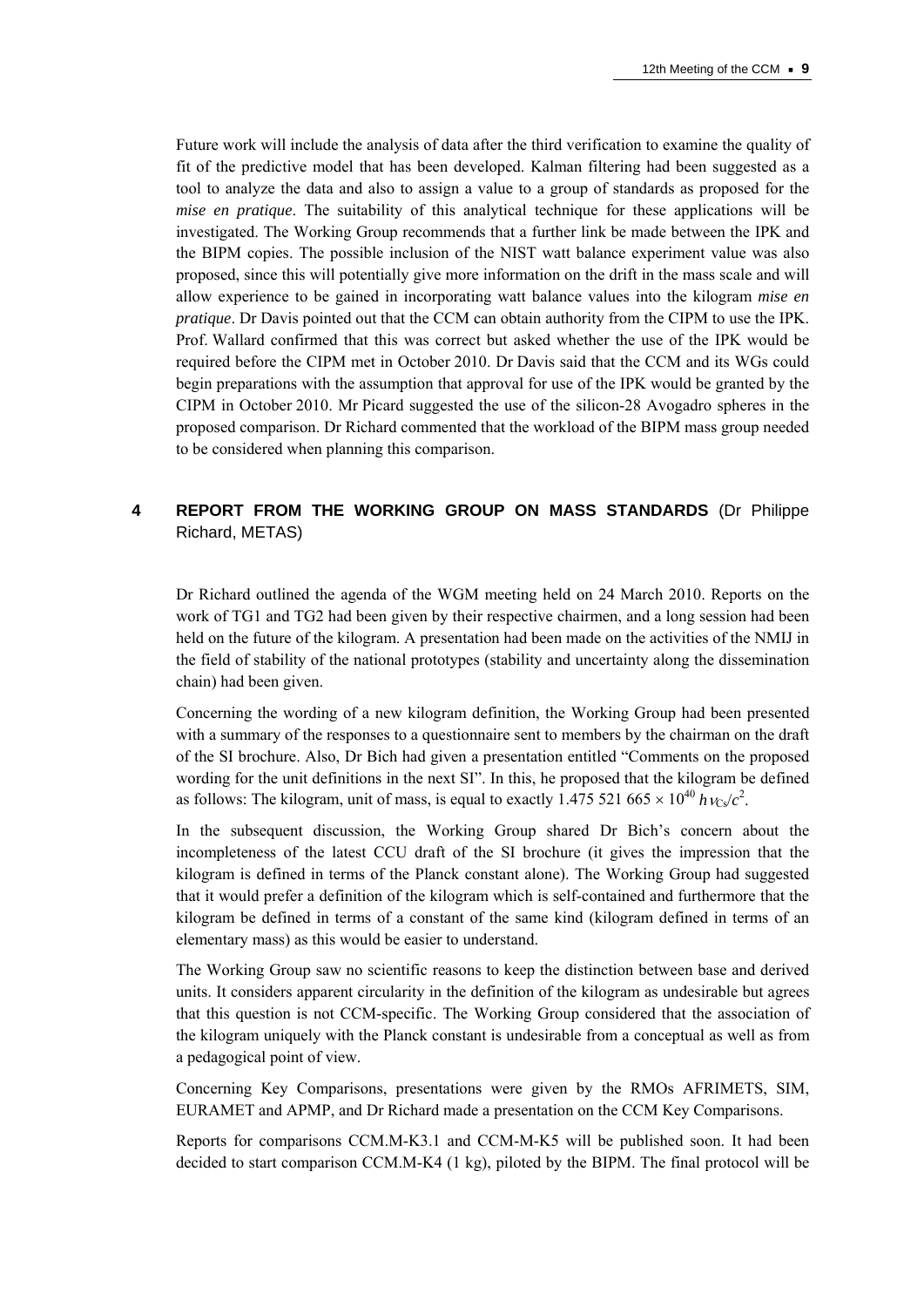sent to the CCM-WGM chairman in mid May 2010. The way to analyze the data will be agreed between Dr Richard, Dr Borys and Dr Nielsen. The comparison will start in January 2011 and will be finished within 1 year. It was decided that laboratories having stainless steel kilograms calibrated at the BIPM in the last year before the comparison should be excluded from participating. Due to the large amount of results already reported it was decided not to link the comparison to CCM.M-K1 but to establish links to CCM-M-K4 for future 1 kg comparisons.

The CCM-WGM also decided to start the comparison CCM.M-K6 (50 kg), piloted by CENAM. The final protocol will be sent to the chairman at the end of July 2010 and the comparison will start in 2011.

The Working Group decided to define a new Key Comparison, CCM.M-K7 (using set 3 of the proposed transfer standard sets). The pilot laboratory will be decided in 2011.

A possible comparison of air density with buoyancy artefacts was proposed by Dr Bich. Since most potential participants were in EURAMET it was decided to run the comparison as a EURAMET project.

The Working Group expressed the desire to dramatically decrease the time between measurements and the publication of the results in the KCDB. The use of specialists for data analysis from within the CCM members was proposed (even if they are not participating in the comparison).

The issue of validation of the calibration of masses with nominal values below 100 mg was raised. This subject will be reported at the next meeting of the CCM-WGM.

A presentation on the BIPM quality system had been made by Dr Davis. It was noted that the calibration and measurement services of the BIPM are published on their website.

A discussion on CMC submissions had been held. It had been decided not to publish CMCs on magnetic properties of mass standards. In the area of mass standards it is understood that claimed CMCs are valid for nearly ideal standards and therefore there is no need to declare capabilities for ancillary quantities such as volume magnetic susceptibility and permanent magnetic polarization.

A discussion followed the WGM presentation.

Dr Tanaka asked Prof. Mills (as President of the CCU) if he had any comments on the proposed wording for the redefined kilogram. Prof. Mills said that the CCU preferred the wording referring to the Planck constant. He said he understood the alternative argument but use of the Planck constant represented a more fundamental definition. Dr Davis commented that fixing the Planck constant was not the issue but rather its use in the definition should not give the false impression that action and mass are quantities of the same kind. A definition of the kilogram using the terminology "A kilogram is… such that the Planck constant is…." can only be explained if it is also noted that  $V_{\text{c}}$  and *c* also have fixed values in the SI, but in fact this has been done in the CCU draft produced last summer. Dr Davis said that the CCM recognized the benefits to other communities of fixing the Planck constant. Prof. Mills said that the kilogram defined in terms of fundamental constant had benefits and noted that the wording of the definition would be discussed at the next CCU meeting and that he and his colleagues would carefully consider the concerns expressed by Dr Bich.

Regarding the proposed comparison of air density with buoyancy artefacts, Dr Fujii said that the CCM-WGD (Density) had planned a comparison of stainless steel weights and it might be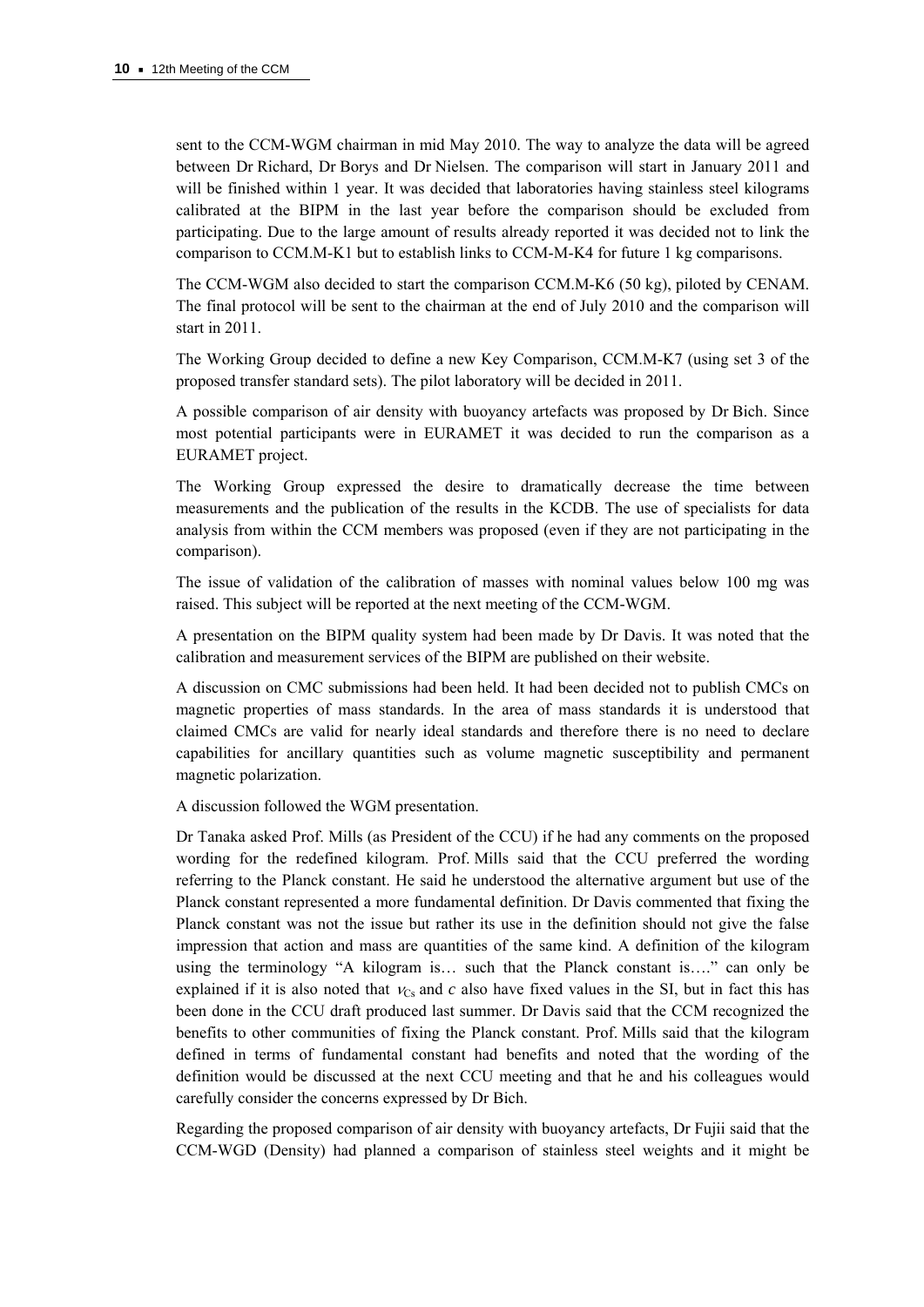sensible to include air density artefacts in this comparison. Dr Richard said the idea was to measure air density with the artefacts and therefore the comparison would be better carried out within the CCM-WGM. Mr Picard noted that the artefact results for the density of air would be compared with values calculated using the CIPM 2007 formula for the density of moist air.

Dr Tanaka remarked that Dr Bich's presentation had been useful and that he had presented a logical argument. Dr Bich said his conclusion was that there was no scientific reason to keep the division of base and derived units but he could see historical and non-scientific reasons to maintain the distinction. Dr Richard thanked Prof. Mills for having attended the Working Group meeting and for having invited Dr Bich and Dr Richard to the next meeting of the CCU.

Prof. Wallard suggested that a recommendation to grant access to the IPK be drafted by the CCM for submission to the CIPM. Dr Tanaka asked for comments. Dr Schwartz endorsed the recommendation. Dr Davis asked what the process had been for the last verification. Dr Quinn confirmed that the CIPM was fully empowered to grant access to the IPK without referring to the CGPM. Dr Davis suggested making a specific recommendation concerning access to the IPK, separate from the recommendation on a new kilogram definition.

## **5 WORKSHOP ON THE REDEFINITION OF THE KILOGRAM**

A workshop, organized by the CCM-WGSI-kg, was held on the 25 March 2010. The goal of the workshop was to systematically examine the issues arising from a possible redefinition of the kilogram. A number of important issues were debated at the workshop, including how the new realization would affect existing CMCs. Opinions were divided.

## **Special Presentation 1. IPQ, Portugal - Mass and Related Quantities Summary**

(Dr I Spohr, IPQ)

Dr Spohr presented some historical facts regarding metrology in Portugal, beginning in 1254 with the first metrological law. Portugal adopted the metric system in 1852 and was represented on the CIPM at the meeting in 1894. Portugal signed the metre convention in 1875 and the IPQ was set up in 1923 to oversee metrology, qualification and standardization.

The structure of the IPQ was described, with metrology being carried out by the Central Laboratory of Metrology (LCM). The LCM covers 7 main metrological fields: length, mass, electricity, time/frequency, temperature, photometry/radiometry and amount of substance. The LCM consists of 56 laboratories and 33 technicians. An organogram was presented, showing the structure of LCM, with a detailed breakdown of the mass area. The mass laboratory has participated in several comparisons including EURAMET.M.M-K4 (1 kilogram mass standards) and EURAMET.M.M-K2 (multiples and sub-multiple of the kilogram). LCM has a solid density measurement facility to support high accuracy mass calibrations. In the pressure area, LCM operates hydraulic and pneumatic pressure balances. Results of 100 MPa and 50 kPa to 7 MPa EURAMET comparisons were presented. The force area covers the range from 50 N up to 1 MN. EURAMET comparisons in the ranges 5 kN to 10 kN and 50 kN to 100 kN have been completed and a 1 MN comparison was proposed. In the density area, hydrometers, liquid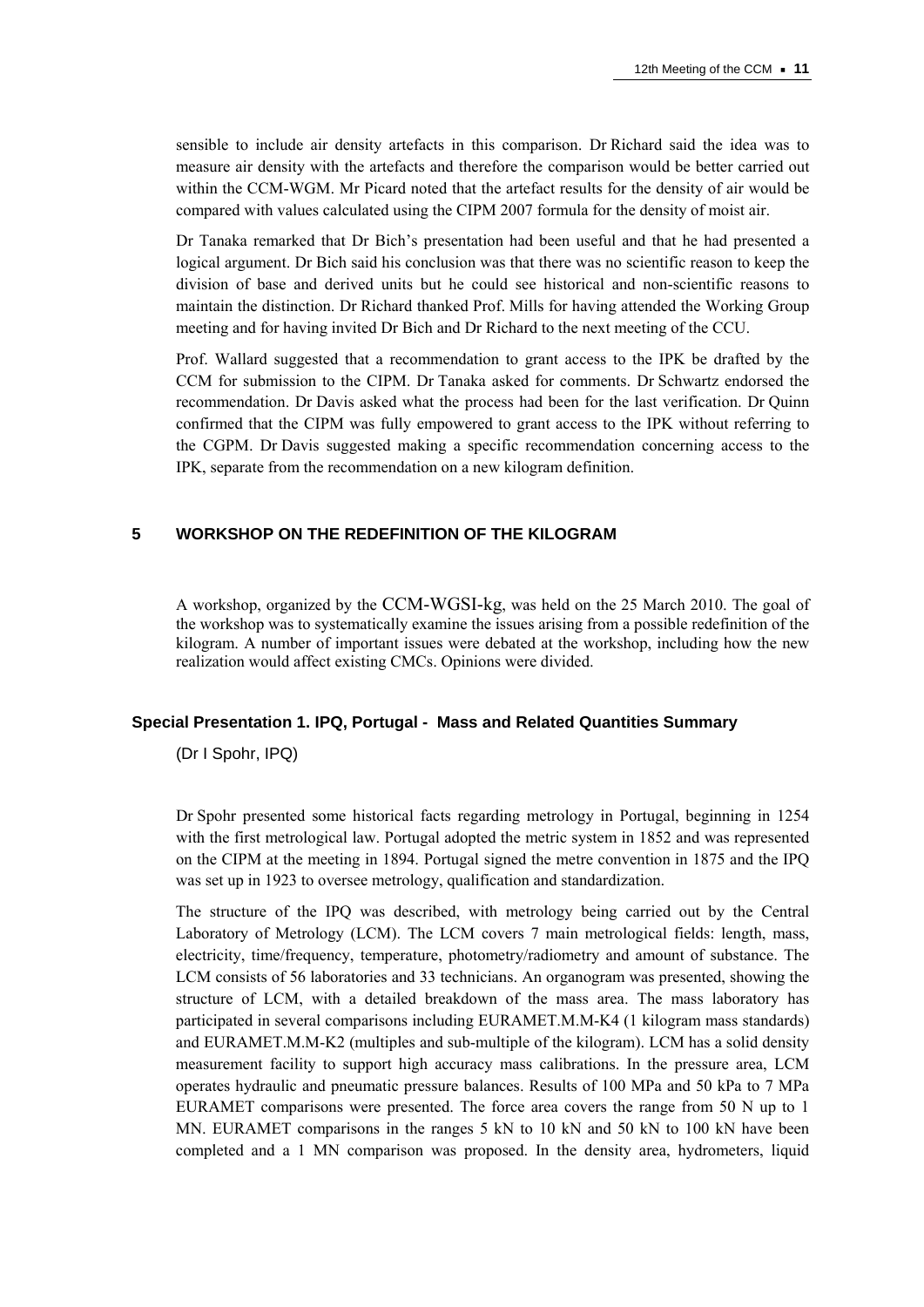density meters, small volumes by gravimetry and large volumes were covered. Results from EURAMET comparison of 100 mL pyknometer, and 20 L volume were presented.

Dr Davis asked about traceability for sub-multiples of the kilogram. Dr Spohr replied that IPQ is traceable to CEM for mass sets but it is in the process of setting up a dissemination system from the 1 kg national prototype.

# **RECOMMENDATION OF THE CONSULTATIVE COMMITTEE FOR MASS AND RELATED QUANTITIES TO THE INTERNATIONAL COMMITTEE FOR WEIGHTS AND MEASURES**

Dr Tanaka invited the drafting committee for the CCM recommendation to the CIPM, regarding a new definition of the kilogram, to present the current version of the draft recommendation. Preparation of this recommendation was initiated at the workshop on a possible redefinition of the kilogram, organized by the CCM-WGSI-kg, which took place the previous day (25 March 2010).

Dr Richard presented the recommendations of the drafting committee, which consisted of Dr Bich, Dr Nielsen, Dr Thomas, Dr Richard and Dr Schwartz. A note of comments from the CCM members present at the meeting was taken and an amended draft presented during the afternoon session. Dr Richard showed the recommendation from 2005 [\(Recommendation G1](http://www.bipm.org/utils/common/pdf/CCM9.pdf)  [\(2005\)](http://www.bipm.org/utils/common/pdf/CCM9.pdf)) and the proposed changes to be made for a new recommendation.

For the first bullet point in this recommendation it is proposed**:** 

- that the following conditions be met before the kilogram is redefined in terms of fundamental constants:
	- 1. At least three independent experimental results should yield values of the relevant constants with relative uncertainties not larger than 5 parts in  $10^8$ . One of these results should be derived from work being carried out by the International Avogadro Coordination project. At least one of these results should have a relative standard uncertainty not larger than 2 parts in  $10^8$ .
	- 2. Values of the Planck and Avogadro constants provided by these experiments should be consistent at the 95 % level of confidence.
	- 3. Traceability of BIPM prototypes to the IPK should be confirmed.

Dr Bich remarked on the changes to Recommendation G1 (2005), and highlighted that a recommendation on traceability had been added and two of the other recommendations had been merged.

Dr Severn asked whether there was a need to specifically mention the result of the International Avogadro Coordination project as a requirement for the redefinition. Dr Jabbour said she felt it was important for the Avogadro and watt balance experiments to agree. Dr Steele suggested that it should be specified that watt balance and Avogadro realizations for values for the Planck constant were consistent. Dr Richard asked Dr Steele to consider new wording for inclusion in the amended draft. Dr Bich said this requirement would be addressed when the draft was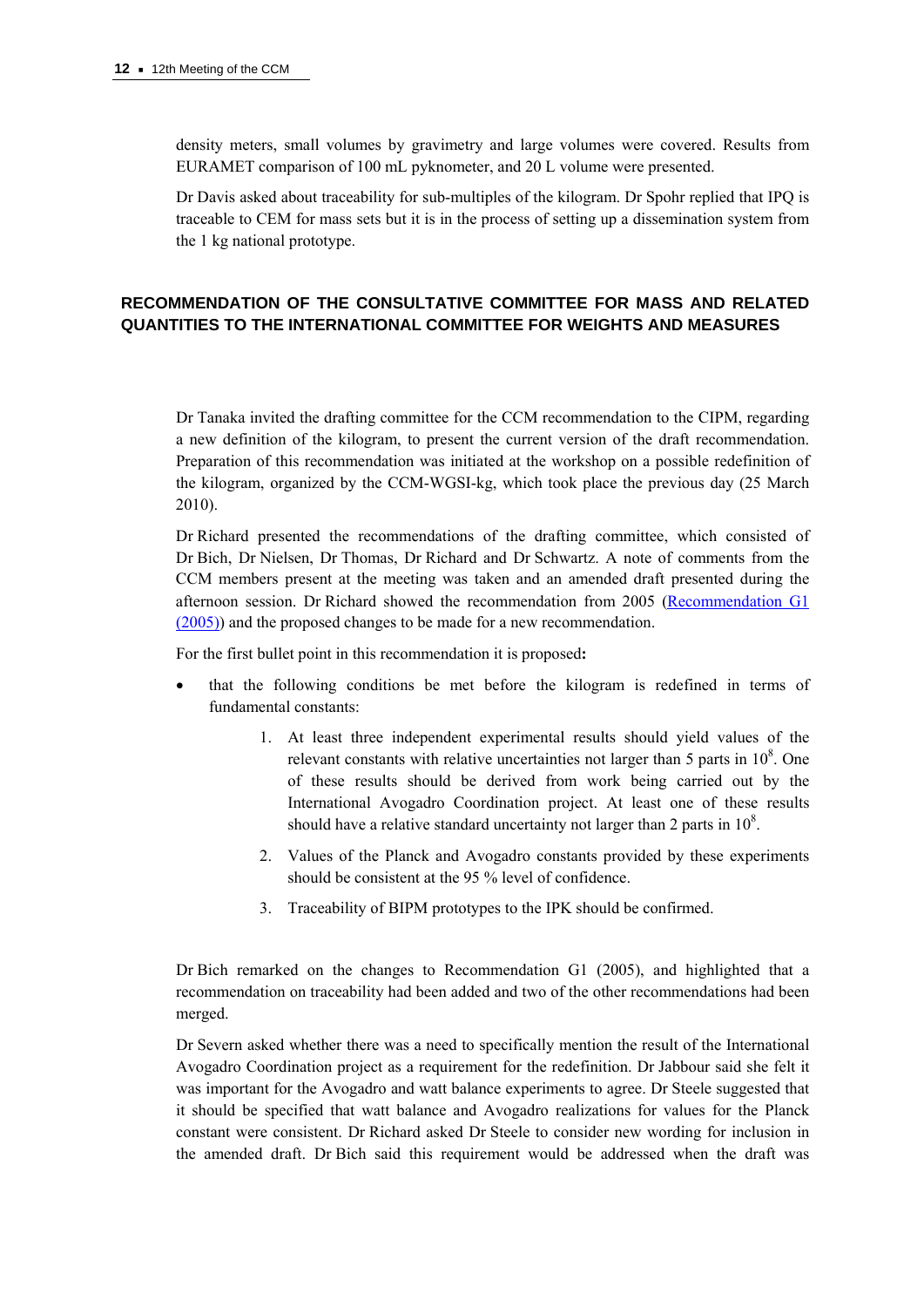amended. Dr Quinn said it was imperative to mention specifically the two routes and the need for agreement. Dr Abbott stressed the need for independent realization and the possibility that similar systematic errors exist in all watt balance experiments. Dr Davis said it would be difficult to exclude the Avogadro approach as it is specifically mentioned in Recommendation G1 (2005) and hence a reason for deleting it would be required. Dr Steele said it was important to be more specific regarding the agreement of the Avogadro and watt balance values.

Dr Thomas recommended that standard uncertainties should be specifically mentioned in the first part of the recommendation. Dr Borys advocated the use of standard uncertainties for all uncertainties quoted in the draft. Dr Bich recommended the use of a 95 % confidence level which is in accordance with uncertainties used in the CIPM MRA and more generally. Dr Borys said the issue was that the uncertainty in the pool of artefacts (which would potentially be used as part of the *mise en pratique*) would be significantly larger than the uncertainty of the best realization  $(2 \times 10^{-8})$  if the results of the experiments are not consistent at the 68 % level of confidence and that potential differences between different realizations in the order of 100 µg  $(1 \times 10^{-7})$  are not acceptable for mass metrology.

Prof. Kühne said that for a definition of the kilogram traceable to the Planck constant, the uncertainty would not depend on the uncertainty of the individual experiments but on the uncertainty of the fixed value of the Planck constant. Dr Quinn agreed that it is actually the uncertainty of the Planck constant that was the key point and not the uncertainty in the individual experiments. Dr Steele stressed the need to maintain the caveats on the experimental data while specifying a target value for an uncertainty in the Planck constant, since this would maintain transparency in the way the value had been derived and the weighting given to the individual watt balance and Avogadro contributions. Dr Bich said that while Recommendation G1 (2005) referred to the knowledge of significant discrepancies in the individual experiments, and the rationale still applied now, such discrepancies were being addressed. Dr Sutton said that while we were focussed on an uncertainty in the Planck constant, the requirement for two fundamentally different experimental approaches needed to be included. Dr Richard asked if two watt balance realizations constituted fundamentally different experiments. The consensus was that they did not, although the results of different watt balance experiments could be sufficiently independent to add the desired robustness to the set of experimental results.

Regarding the second bullet point of the recommendation:

that internationally agreed values be adopted for the relevant fundamental constants.

Dr Steele said that the term "internationally agreed" represented a backward step from a specific reference to CODATA, since CODATA was well recognized and contributed to internationality. Dr Steele also remarked that the term "internationally agreed" was not well defined. Dr Genevès said that two methods of calculating the uncertainty in the von Klitzing and the Planck constants had been used, one for purposes of calibrations with respect to the 1990 conventional values of the Josephson and quantum-Hall constants, and one for the SI values. Dr Bich asked for clarification. Dr Newell said that when transferring from 1990 conventional values (like  $R_{K-90}$ ) to the SI, an uncertainty due to difference in the scales needed to be taken into account. Dr Bich said that the new wording (omitting the reference to CODATA) reflected concern expressed with the CODATA method of analyzing the data. Dr Newell made reference to the BIPM CODATA webpage, which gives access to a paper describing in detail the [CODATA 2006](http://physics.nist.gov/cuu/Constants/RevModPhys_80_000633acc.pdf) leastsquares adjustment of the values of the constants (pages 690-700). Page 700, *Adjustment 3,*  which gives details of how the discrepant watt balance and Avogadro results were analyzed, was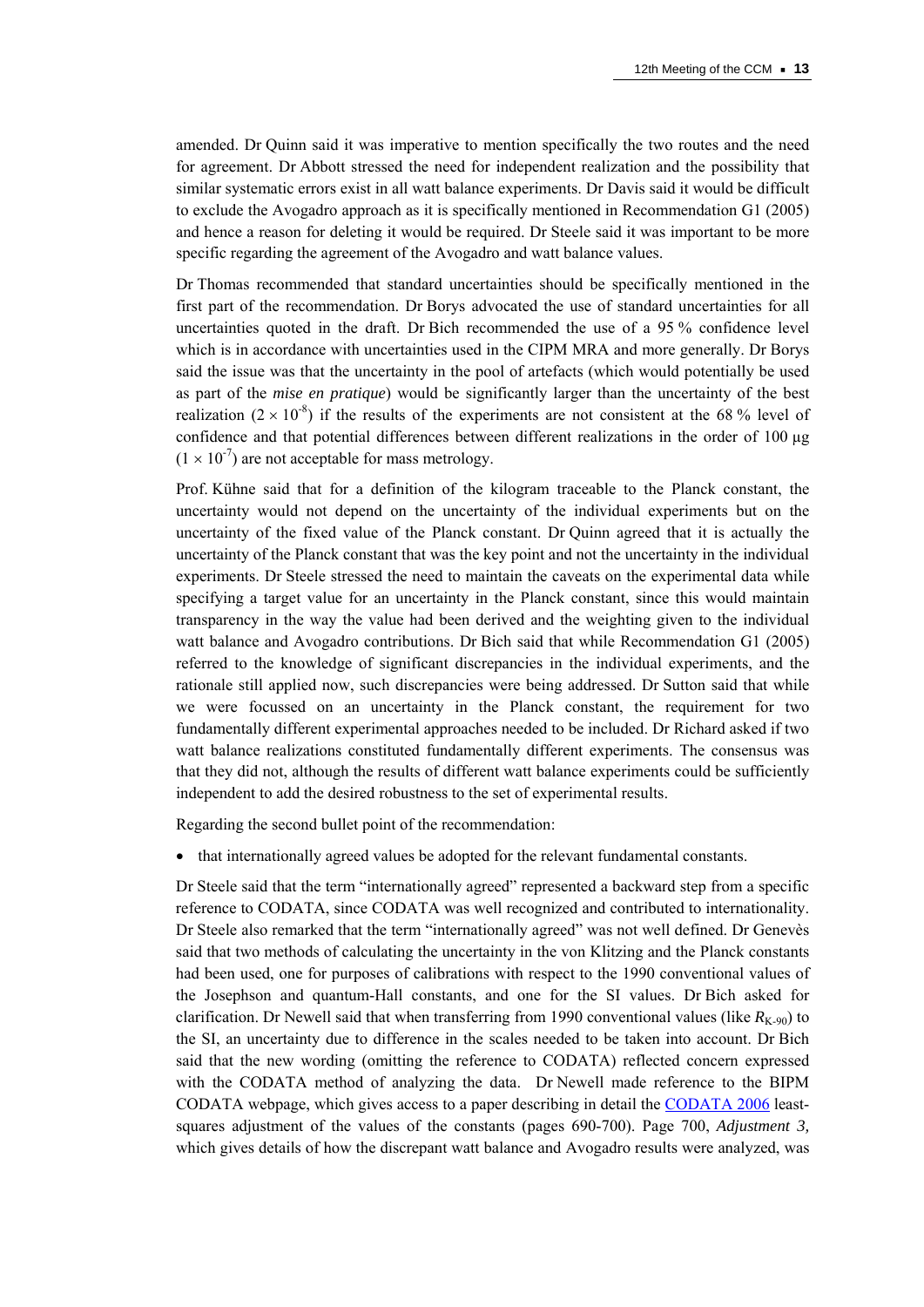specifically mentioned. Dr Davis commented that the process involved a weighted mean of the data and an expansion of the uncertainty to make all data consistent. Dr Steele asked for clarification as to whether a specific reference to CODATA would be included in the draft. The consensus was to include the reference and Dr Bich confirmed that this would be implemented. Dr Sutton asked if reference should only be made to the Planck constant or if the Avogadro constant should be included as well. Dr Newell said the two were fundamentally linked and therefore only one needed to be included. Dr Steele reiterated that the CODATA value and uncertainty needed to be specified. Dr Davis commented that it was difficult to say at this stage how the CODATA uncertainties would be transferred to the IPK. Prof. Kühne said the key point was that a target uncertainty in the IPK was specified. Dr Steele said that both the uncertainty in the experiments and the Planck constant and the uncertainty in the IPK needed to be addressed. Prof. Kühne said that he assumed that we would accept the CODATA uncertainty in the Planck constant when it is fixed and transfer it to the IPK. He noted that the CODATA Task Group on Fundamental Constants reports standard uncertainties, whereas CMCs generally list expanded uncertainties. Dr Bich said that conditions covering the input data to the CODATA adjustment had been identified in the first bullet point of the draft recommendation. Prof. Kühne said that the uncertainty in the IPK will increase with time after the Planck constant had been fixed. Dr Bich commented that there will be experimental uncertainties and these will possibly still be higher than that of the IPK. Dr Quinn said there was no option but to accept the CODATA uncertainties since they represent a consistent system of values. Dr Davis said the choice we had to make was actually what coverage factor was to be used.

Regarding the third bullet point of the recommendation:

 that drafting of a *mise en pratique* for the realization and dissemination of the new definition of the kilogram, based on a pool of reference standards kept at the BIPM, as described in document CCM/10-03, be started immediately.

Dr Steele said that the CCEM-WGSI should be asked to participate in the drafting of a kilogram *mise en pratique*. Prof. Kühne recommended the addition of a target date for the preparation of the *mise en pratique.* Dr Bich asked about responsibility for the drafting of the *mise en pratique*. Dr Richard said the CCM has two Task Groups and a Working Group (CCM-WGSI-kg) which would be responsible for drafting the *mise en pratique*. Dr Borys commented that the work of TG1 was focussed on mass in vacuum and therefore constituted only a small part of the overall *mise en pratique*. Dr Davis said it was clear that watt balance experts should be consulted regarding the development of a *mise en pratique* but in practice communication was already taking place. Dr Steele suggested that a target of having a *mise en pratique* in time for the CIPM meeting in October be set. Dr Bich and Dr Davis said it was not appropriate to include this in a recommendation to the CIPM but it would be taken as an internal CCM recommendation. Dr Jabbour said that a simple *mise en pratique* is important in order to accommodate the various approaches to the realization of the kilogram. Dr Richard suggested this recommendation be removed and retained as an internal CCM recommendation. This was agreed.

Dr Sutton suggested that reference to a *mise en pratique* be totally removed from the recommendation. *i.e.* the *mise en pratique* clause be removed from bullet 4 and bullet 5.

 that the BIPM and a sufficient number of National Metrology Institutes, according to the needs identified when drafting the *mise en pratique,* continue to operate, develop or improve facilities or experiments that allow the realization of the kilogram to be maintained with an uncertainty not larger than  $2 \times 10^{-8}$ .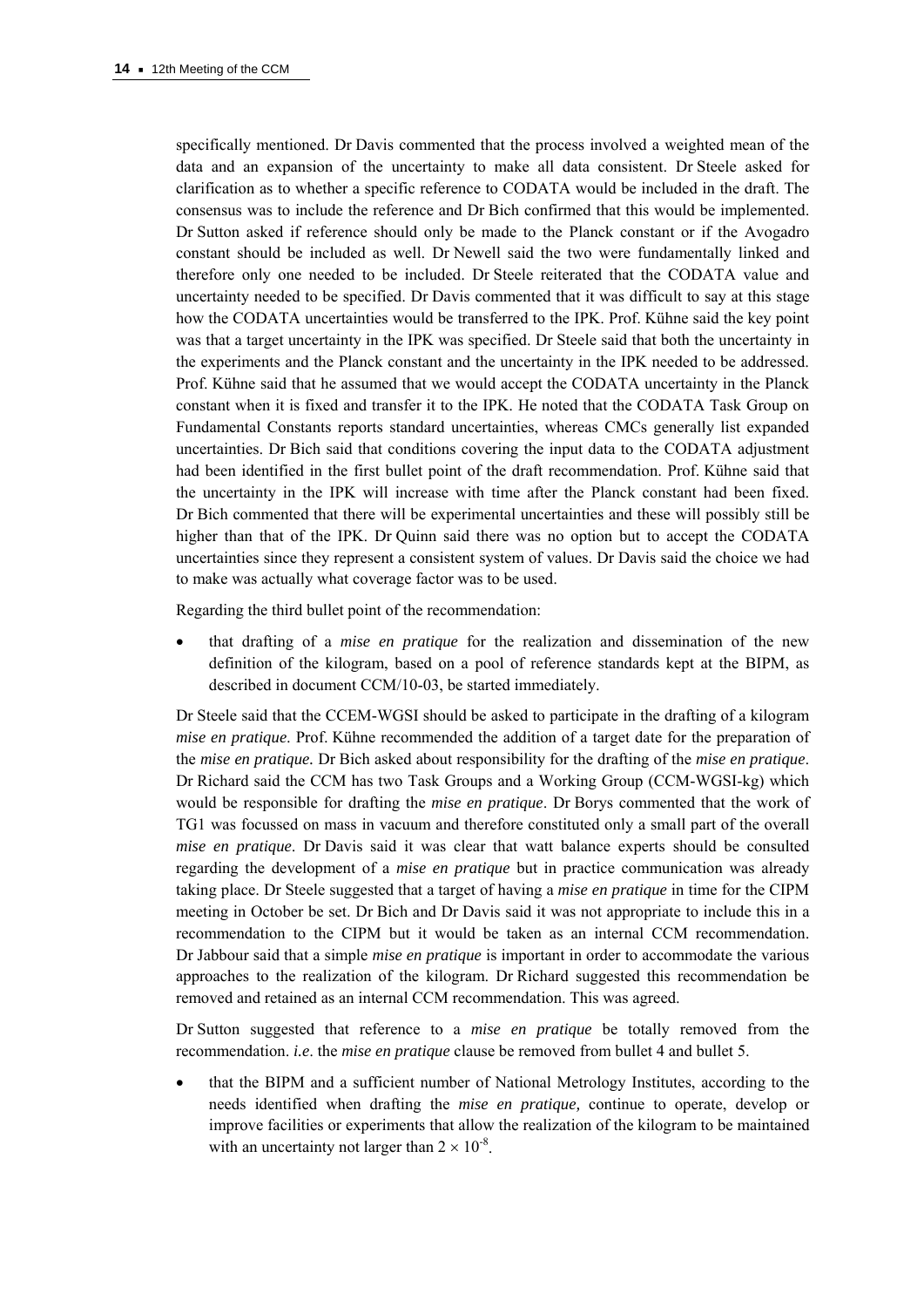that this additional uncertainty component arising from the practical realization of the unit be suitably taken into account in the *mise en pratique.*

Dr Richard thanked the participants for their contributions.

Dr Thomas asked for clarification of the changes that had been made in the new recommendation from those in Recommendation R1 (2005). Prof. Wallard commented that while the changes were small it was important to re-affirm the CCM recommendations to the CIPM. Dr Bich said that the Recommendation had endeavoured to highlight progress in the evolution of the (redefinition) experiments. Prof. Wallard suggested specifically referring to the progress in experiments and the development of a *mise en pratique* as well as a process for dissemination of the unit.

The drafting committee was asked to prepare a revized recommendation in line with the discussions for consideration later in the CCM meeting.

## **Special Presentation 2. General Presentation of the Work of LATU, Uruguay in mass and related quantities.** (Dr C Santo, LATU)

Dr Santo provided some background information on LATU, the NMI of Uruguay. LATU was established as legal entity in 1978. Uruguay has been a member of the BIPM since 1908, and LATU was a signatory of the original CIPM MRA in 1999.

The objectives of the LATU metrology department were outlined. The latest peer review visit was in January 2008 by Robert Kaarls (CIPM Secretary) and Dr Luis Omar Becerra (CENAM) assessing the mass and density areas. CMCs have been submitted to the KCDB, mass CMCs have been accepted and density CMCs are currently under inter-RMO review. Hydrometer CMCs are being reviewed within the SIM RMO. New mass submissions were in preparation to approximately OIML Class E1 uncertainty level up to 1 kg and Class E2 above. LATU personnel have undertaken training at various other NMIs including PTB, NIST, CENAM, INMETRO, INTI and CEM.

Traceability in the mass area is to three stainless steel kilogram standards which are calibrated by the BIPM. Dissemination is undertaken from 1 mg up to 50 kg. Environmental conditions are nominally 21 °C and 50 % RH, and have been designed to minimize air currents. Comparisons undertaken include SIM.M.17 for which data was presented and was in good agreement with reference values. Control data was kept for each standard weight in order to monitor their values. The volume of mass standards is determined by hydrostatic weighing using a 200 g top pan balance and a 5 kg 2-pan balance. Magnetic properties are determined by using the BIPM's equipment and a research collaboration is under way with INMETRO, Brazil.

Hydrometer calibration is by the Cuckow method. The use of a surfactant as a means of reducing the surface tension of water has been evaluated. LATU participated in the SIM Key Comparison on hydrometry SIM.M.D-K4 which has been completed. Volume calibration from micropipettes (using oil to avoid evaporation) to 500 L is undertaken. Viscometry is performed using reference materials traceable to CENAM.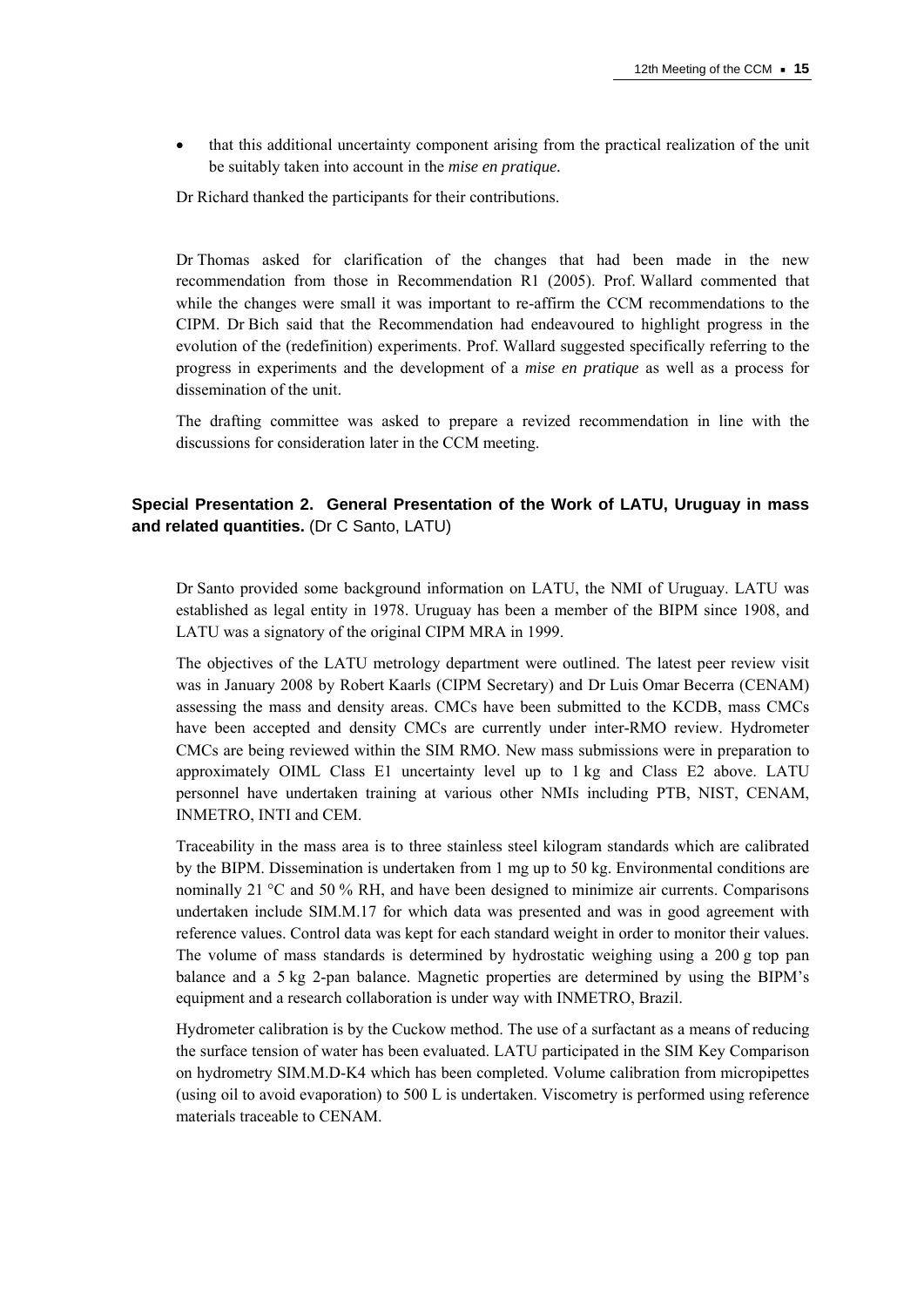In the pressure area, LATU is in the process of updating from a secondary to a primary laboratory with the installation of new pressure balance equipment. International activities have included cooperative projects with PTB, NIST and CENAM and training for other NMIs in the SIM area. Publications have included papers at IMEKO and other international conferences.

## **Special Presentation 3. Vacuum-to-air metrology at NIST** (Dr P Abbott, NIST)

Dr Abbott's presentation began by outlining the issues associated with mass calibration in vacuum and the characterization of surface sorption effects. NIST proposes a direct transfer of mass in air to mass in vacuum via a magnetic coupling system. The mechanics of the system were described. The measurement process involves the transfer, under vacuum, of a weight from the NIST watt balance to a mass comparator housed in an aluminium vacuum chamber. The watt balance weight could then be compared with the US national standard in air via the magnetic coupling system. The magnetic field is measured by a Hall sensor and a feedback control system is used to maintain the separation of the coupling components. The coupling system has been validated at 100 g, 200 g, and 500 g. The current status of the apparatus is that the feasibility of using a magnetic coupling system has been confirmed. The system has demonstrated repeatability to better than 1 milligram (using a balance with 1 milligram resolution). A new vacuum-compatible 10 kg capacity balance with 10 µg resolution has been successfully installed and tested in a vacuum chamber designed to accommodate the magnetic suspension weighing system. The chamber is currently operating at  $10^{-2}$  Pa. The protocol for establishing traceability between watt balance weights in vacuum and a standard in air was illustrated, as well as possible traceability routes for the mass scale after the redefinition of the kilogram. NIST also has an Mone vacuum balance which can be used alongside the magnetic levitation system to validate this system.

Dr Tanaka asked about the time frame for achieving operation at the  $10 \mu g$  level. Dr Abbott said it would be some time before this level of performance was achieved but it was hoped that the revized system would be operating by summer 2010.

## **6 REPORT FROM THE CCM WORKING GROUP CHAIRS MEETING** (Dr Chris Sutton, MSL)

Dr Sutton outlined the composition of the Working Group and said that it met twice every 3 years, at the same time as, and between CCM meetings. He noted that this group is also the Working Group on Key Comparisons for the CCM. Brief reports were given by the chairs of the technical Working Groups, focussing on the status of key comparisons, including any planned or completed comparisons needing CCM approval. Two such new comparisons were identified; CCM.M-K7 (a mass sub-multiples comparison with mass set 3), and CCM.FF-K6.b (low pressure gas flow).

The method for the review of CCM and RMO key comparisons was discussed.

Dr Sutton reported that the traceability status of BIPM mass calibrations had been made clearer, following the addition of a link to BIPM's mass calibration services in the KCDB under the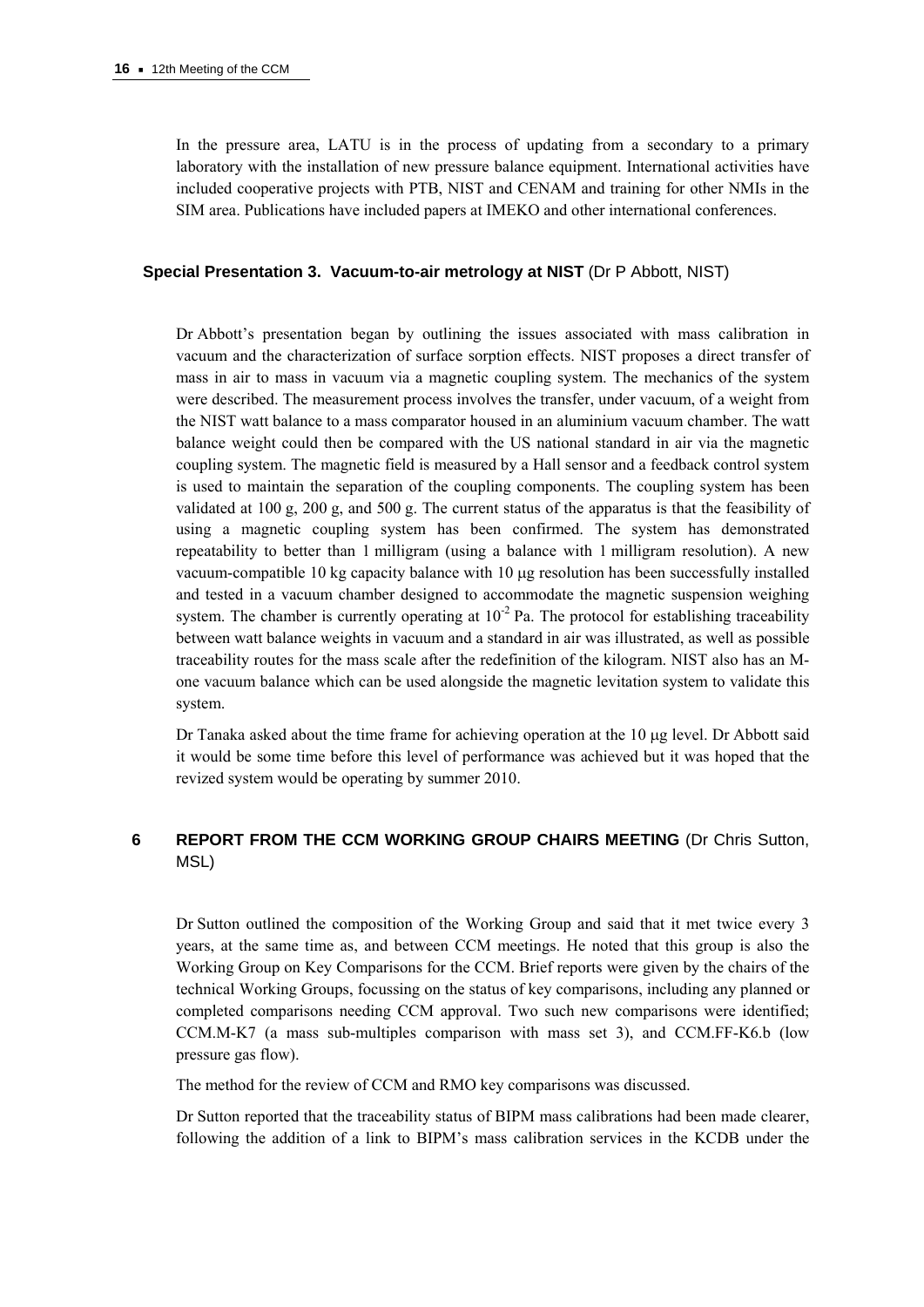heading "Traceability to the SI through the BIPM". Dr Sutton demonstrated this link ([http://www.bipm.org/en/bipm/calibrations/cms\\_m.html\)](http://www.bipm.org/en/bipm/calibrations/cms_m.html).

Dr Sutton confirmed that document JCRB-14/06 should still be used with regard to the approval of CMCs and that, in the absence of relevant key comparison results, other criteria could be used to support CMC submissions.

The meeting of the Working Group Chairs also discussed the list of services for Mass and Related Quantities. Following these discussions, and other discussions with RMOs and the WGM, the following principles were established:

- Restrict the List of Services to those services normally offered by NMIs;
- Avoid changing the current structure of the list;
- Add specific instruments/artefacts where it helps to define the best device uncertainty;
- For NMIs in developing economies, allow some CMCs for services outside those normally offered by NMIs.

Chairs and membership of Working Groups was discussed along with the new requirements in [CIPM-D-01](http://www.bipm.org/utils/en/pdf/CIPM-D-01.pdf), including confirmation of chairpersons at least once every four years. The positions of the Working Group chairs will be reviewed at CCM 2011.

Dr Sutton drew CCM members' attention to the *Metrologia* [special issue](http://iopscience.iop.org/0026-1394/47/2) on materials metrology.

Dr Tanaka said that it was Dr Davis's last CCM meeting as Executive Secretary. Dr Tanaka thanked Dr Davis for supporting his work as President of the CCM and recognized Dr Davis's exceptional work in the mass technical area, maintaining the IPK and promoting the CIPM MRA. Dr Davis in his turn thanked the CCM for their support. On behalf of MSL, Dr Sutton presented a certified standard "scruple" to Dr Davis. Dr Tanaka presented a certified volume of sake and other gifts from NMIJ. Dr Davis thanked Dr Sutton and Dr Tanaka and repeated his thanks to the CCM. He added that the CCM will be very well served in the future by Mr Picard.

# **RECOMMENDATION OF THE CONSULTATIVE COMMITTEE FOR MASS AND RELATED QUANTITIES TO THE INTERNATIONAL COMMITTEE FOR WEIGHTS AND MEASURES (Amendments to 2010 draft)**

The drafting committee tabled a revized version of the Recommendation.

The introductory section of the recommendation ("*considering* ….")*,* had been expanded. Prof. Wallard said it accurately summarized his comments from the morning's meetings. Prof. Kühne asked if this part of the recommendation should be more specific regarding the development of a *mise en pratique*. Dr Steele said he considered that it was not necessary to go into detail in this part of the recommendation as it was only intended as an introduction to the CCM recommendations. It was agreed to add the word "now" to the introduction to highlight that a *mise en pratique* was already being prepared.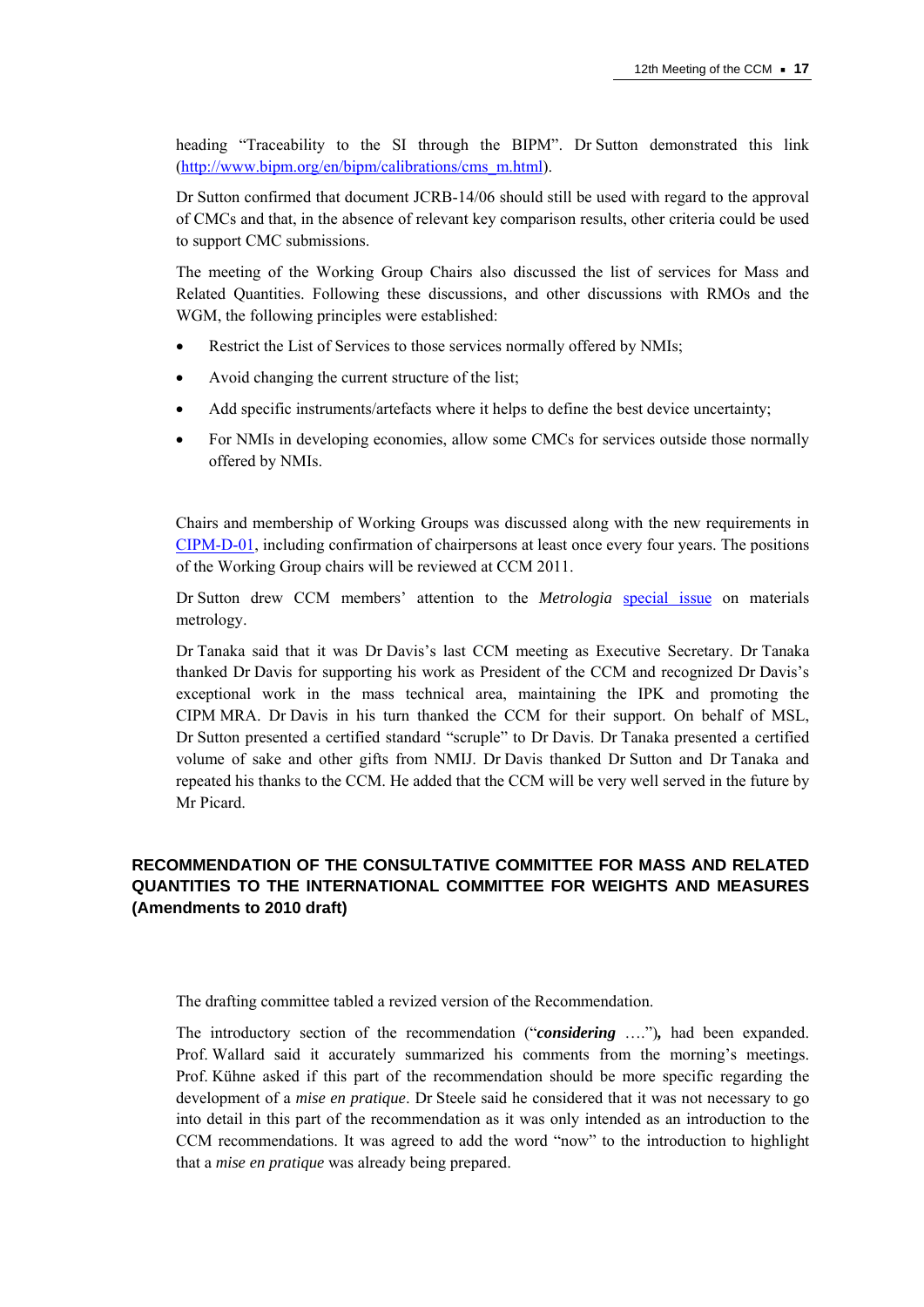A "noting…" section had been added, which was accepted without comment.

In bullet point 1 of the recommendation, references to both (Avogadro and watt balance) experiments had been added.

Further detail on the CODATA values and associated uncertainties had been added to bullet points 2 and 3.

Bullet point 4, 'that a pool of reference standards be established at the BIPM for the realization and dissemination of the new definition of the kilogram', prompted considerable discussion.

An extensive and sometimes heated debate ensued among Dr Steele, Dr Quinn, Prof. Wallard, Prof. Kühne, Dr Thomas, Dr Schwartz, Dr Bich, Dr Davis and Mr Picard about the meanings of "realization", "representation" and "reference". The phrase "to facilitate the dissemination" was unanimously adopted to be used in bullet point 4 of the recommendation. Dr Richard closed the discussion, recognizing that that resolution of the semantic distinctions and underlying metrological issues would require further consideration.

Prof. Wallard outlined the contents of recommendation G2 for the CIPM to grant access to the IPK. Dr Tanaka asked for comments. The recommendation was agreed.

## **7 BIPM proposed programme of work (2013 – 2016)**

Prof. Kühne highlighted the importance of NMI approval of the work programme and in particular the endorsement of the CCM representatives for the mass area. Prof. Wallard outlined the timescale and mechanism of the approval process.

Mr Picard outlined the work programme proposed by the BIPM in the mass area.

Every four years, the programme of work and budget of the BIPM needs to be approved by the General Conference on Weights and Measures (CGPM). The next meeting of the CGPM will be held in 2011, consequently the work programme must be available early in 2011 and endorsed by the CIPM in 2010.

General activities of the BIPM were presented including the maintenance of the SI and the support for comparison and international cooperation. Specifically the proposed programme included:

- Establish and maintain a fully operational watt balance capable of realizing the definition of the kilogram at the internationally set target level of a few parts in  $10^8$ ;
- Pilot watt balance or joule balance comparisons as necessary in order to have the absolute mass reference for linking with the group of artefacts which will be used to represent the kilogram;
- Establish the reference value and within-group stability of the ensemble of artefacts, starting at the end of the present programme (2009-2012) and continuing;
- Maintain mass artefact dissemination facilities;
- Maintain measurement capabilities in volume (density) and magnetic properties for calibrations of mass standards from NMIs;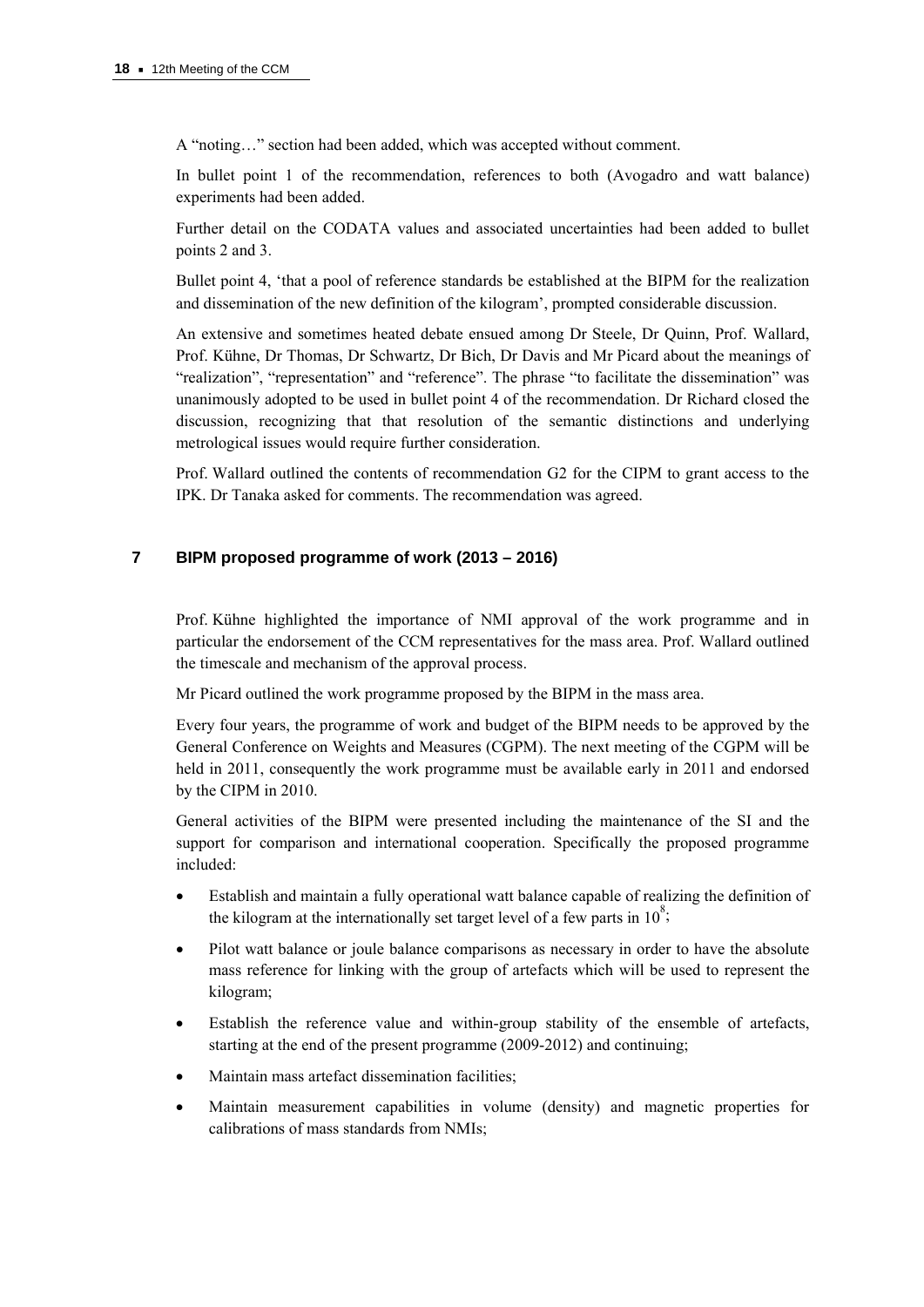Maintain internal calibration services for mass and pressure to support work of the Mass and other sections of the BIPM.

Dr Becker asked about monitoring the mass of the silicon-28 Avogadro spheres. Mr Picard said the principal idea was to carry out measurements on the oxide layer as a way of monitoring the mass of the spheres. This would rely on either the BIPM having its own (ellipsometry) facilities for this or cooperating with another NMI. Dr Tanaka suggested that monitoring of spheres should be the responsibility of the International Avogadro Coordination project. Dr Davis pointed out that present plans call for the International Avogadro Coordination project to be terminated by the time of the proposed work but the Avogadro Working Group would continue to function. Dr Richard asked about the budget allocation for the mass department. Prof. Kühne said that there was a plan to increase the number of permanent staff in the mass department to accommodate the additional work. Dr Tanaka suggested that once the BIPM watt balance was established, resources could be transferred to work on the pool of artefacts. Dr Davis said work on creation of the pool of artefacts has started. Mr Picard emphasized the need for new equipment to monitor the surface of the silicon-28 Avogadro spheres. Dr Davis confirmed that a budget for this and the other equipment required was already in place. Prof. Wallard responded to Dr Richard's question on finance by outlining in broad terms how resources would be allocated as the watt balance moved into the managerial area of the mass section rather than electrical standards. Dr Sutton said he welcomed Prof. Wallard's statement that the watt balance was a high priority project within the BIPM.

The dates of next meeting had already been confirmed as the week beginning 9 May 2011.

Dr Davis thanked the BIPM support staff for their help with the organization of the meeting. Dr Davis pointed out that it was also Prof. Wallard's last CCM meeting and asked the delegates to show their thanks.

Dr Tanaka thanked the BIPM staff, Prof. Mills and Dr Quinn for attending and officially closed the meeting.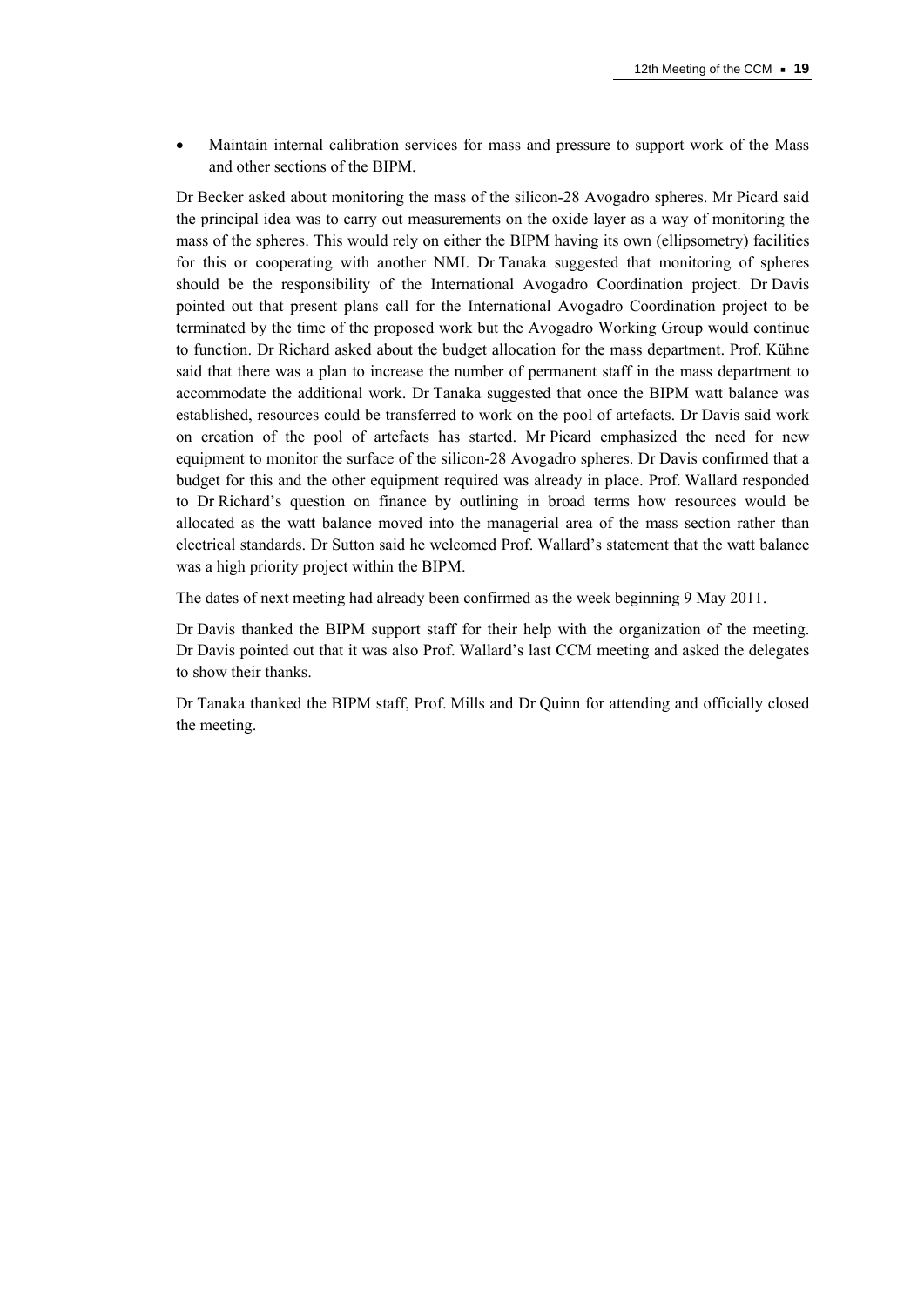# **8 RECOMMANDATIONS DU COMITÉ CONSULTATIF POUR LA MASSE ET LES GRANDEURS APPARENTÉES PRÉSENTÉES AU COMITÉ INTERNATIONAL DES POIDS ET MESURES**

## **RECOMMANDATION G 1 (2010) :**

## **Considérations sur une nouvelle définition du kilogramme**

Le Comité consultatif pour la masse et les grandeurs apparentées (CCM),

*rappelant* sa précédente Recommandation au Comité international des poids et mesures sur les « Conditions pour une nouvelle définition du kilogramme », CCM G 1 (2005), et

## *considérant*

- $\bullet$  les discussions qui en ont découlé lors des 10<sup>e</sup> et 11<sup>e</sup> sessions du CCM en 2007 et en 2008,
- les récents progrès des expériences entreprises afin de déterminer les constantes de Planck et d'Avogadro, et
- les progrès d'autres expériences permettant désormais de préparer la mise en pratique d'une nouvelle définition du kilogramme ainsi que sa dissémination,

*notant* que le projet de Coordination internationale Avogadro et les expériences sur la balance du watt constituent deux voies distinctes pour déterminer la constante de Planck,

## *recommande*

- d'attendre que les conditions suivantes soient remplies avant de redéfinir le kilogramme en fonction de constantes fondamentales :
	- 1. qu'au moins trois expériences indépendantes, comprenant à la fois la balance du watt et le projet de Coordination internationale Avogadro, donnent pour les constantes concernées des valeurs présentant des incertitudes-types relatives qui n'excédent pas  $5 \times 10^{-8}$ . L'incertitude-type relative d'au moins l'un de ces résultats ne devra pas dépasser 2 × 10<sup>-8</sup>,
	- 2. que pour chacune des constantes concernées, les valeurs fournies par les différentes expériences soient en accord à un niveau de confiance de 95 %,
	- 3. que la traçabilité des prototypes du BIPM au prototype international du kilogramme soit confirmée,
- que les valeurs recommandées par CODATA soient adoptées pour les constantes fondamentales concernées,
- que les incertitudes-types relatives associées aux valeurs CODATA soient correctement prises en considération lorsque l'on assignera l'incertitude initiale à la masse du prototype international du kilogramme,
- qu'un ensemble d'étalons de référence soit créé au BIPM afin de faciliter la dissémination de la nouvelle définition du kilogramme,
- que le Bureau international des poids et mesures et un nombre suffisant de laboratoires nationaux de métrologie continuent à développer, mettre en œuvre et améliorer les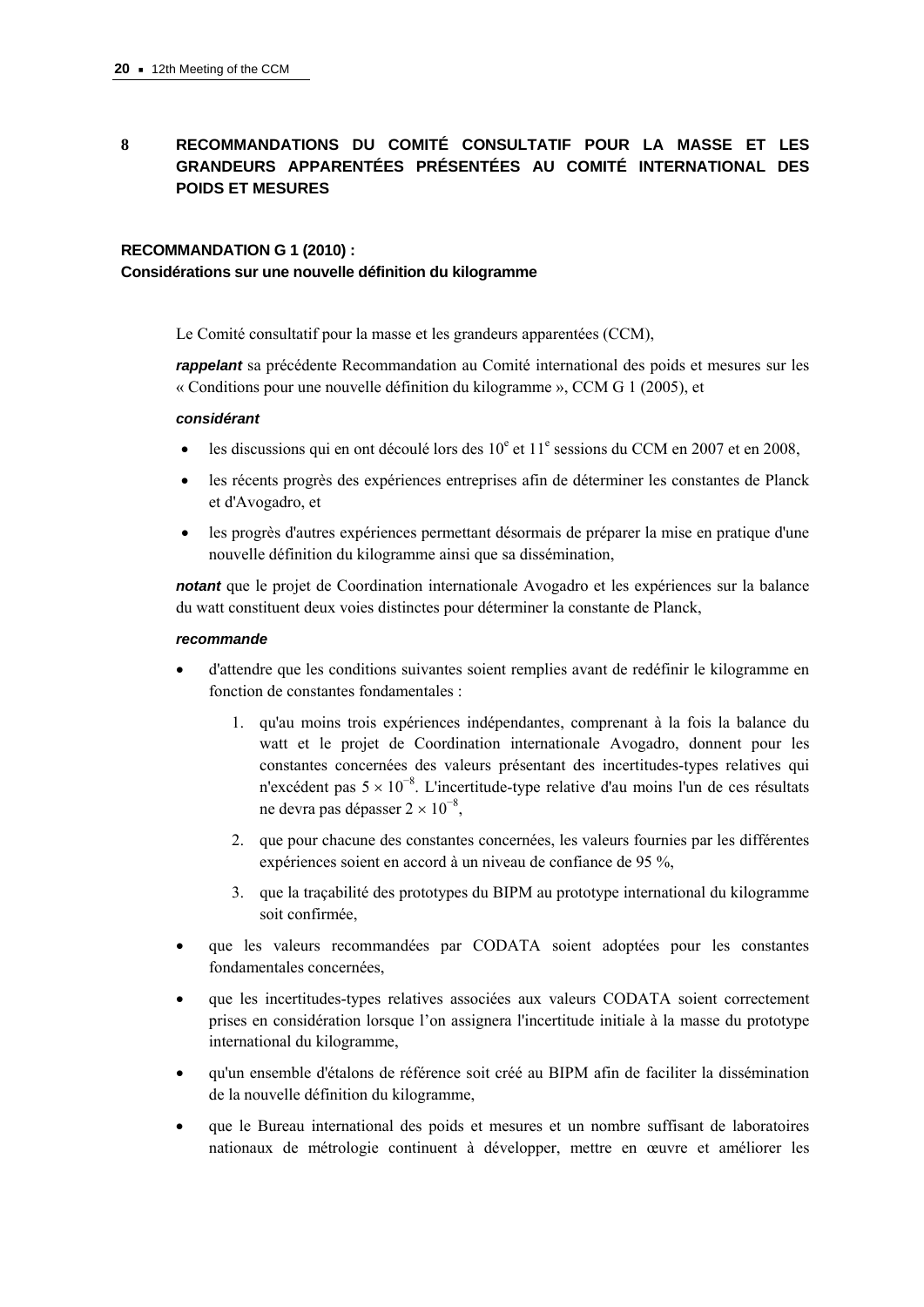équipements et expériences, de façon à ce que l'incertitude-type relative liée à la réalisation de la définition du kilogramme n'excède pas  $2 \times 10^{-8}$ ,

 que la composante de l'incertitude résultant de la réalisation pratique de la définition du kilogramme soit correctement prise en considération.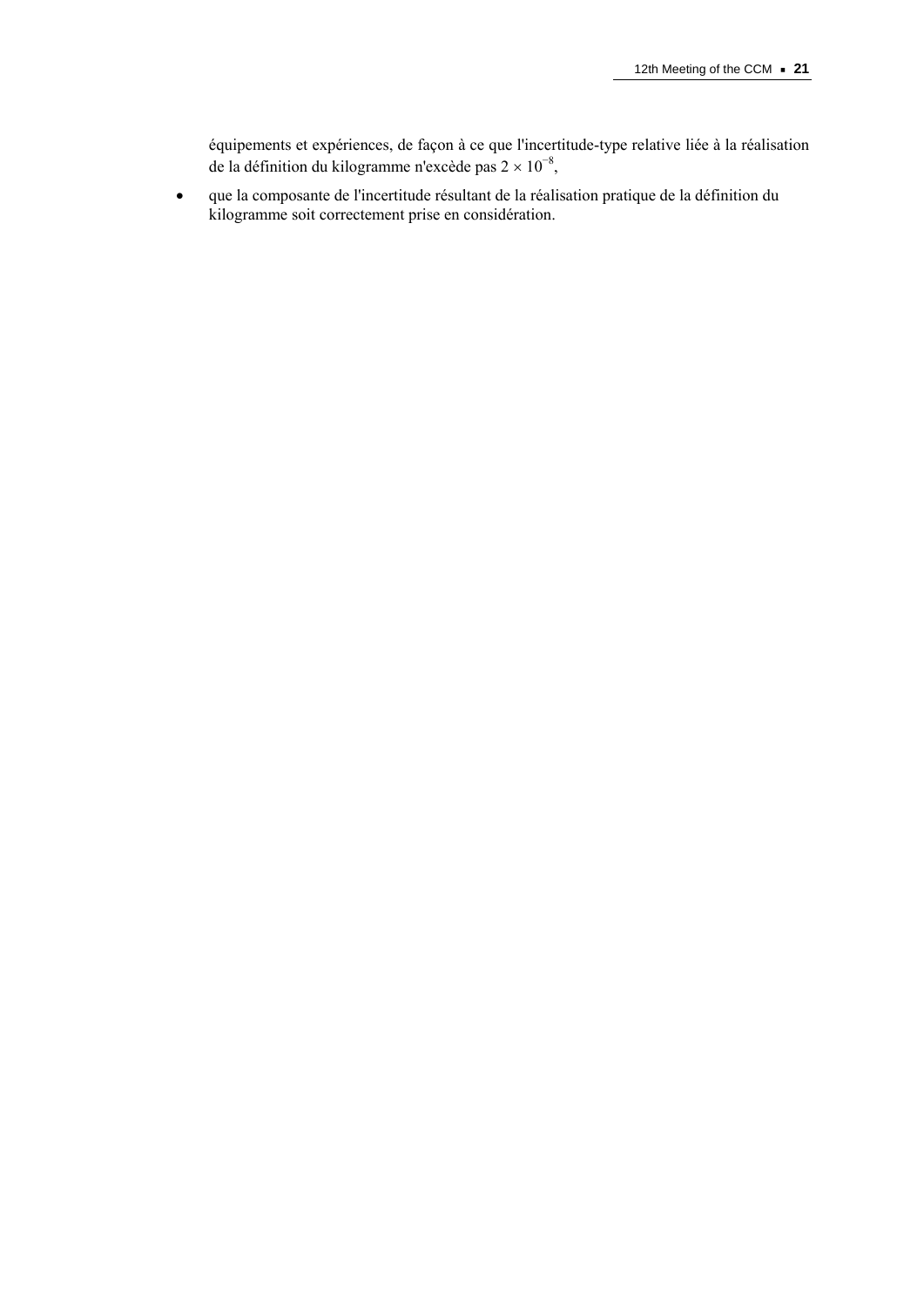## **RECOMMANDATION G 2 (2010) :**

# **Au sujet de l'utilisation du prototype international du kilogramme afin de confirmer la traçabilité des prototypes du BIPM**

Le Comité consultatif pour la masse et les grandeurs apparentées (CCM),

## *se référant*

à la Recommandation CCM G 1 (2010) qui stipule précisément que la traçabilité des prototypes du BIPM au prototype international du kilogramme doit être confirmée,

#### *recommande*

au CIPM d'autoriser le directeur du BIPM à accéder au caveau renfermant le prototype international du kilogramme et ses témoins, et à utiliser ces prototypes afin d'effectuer les mesures nécessaires.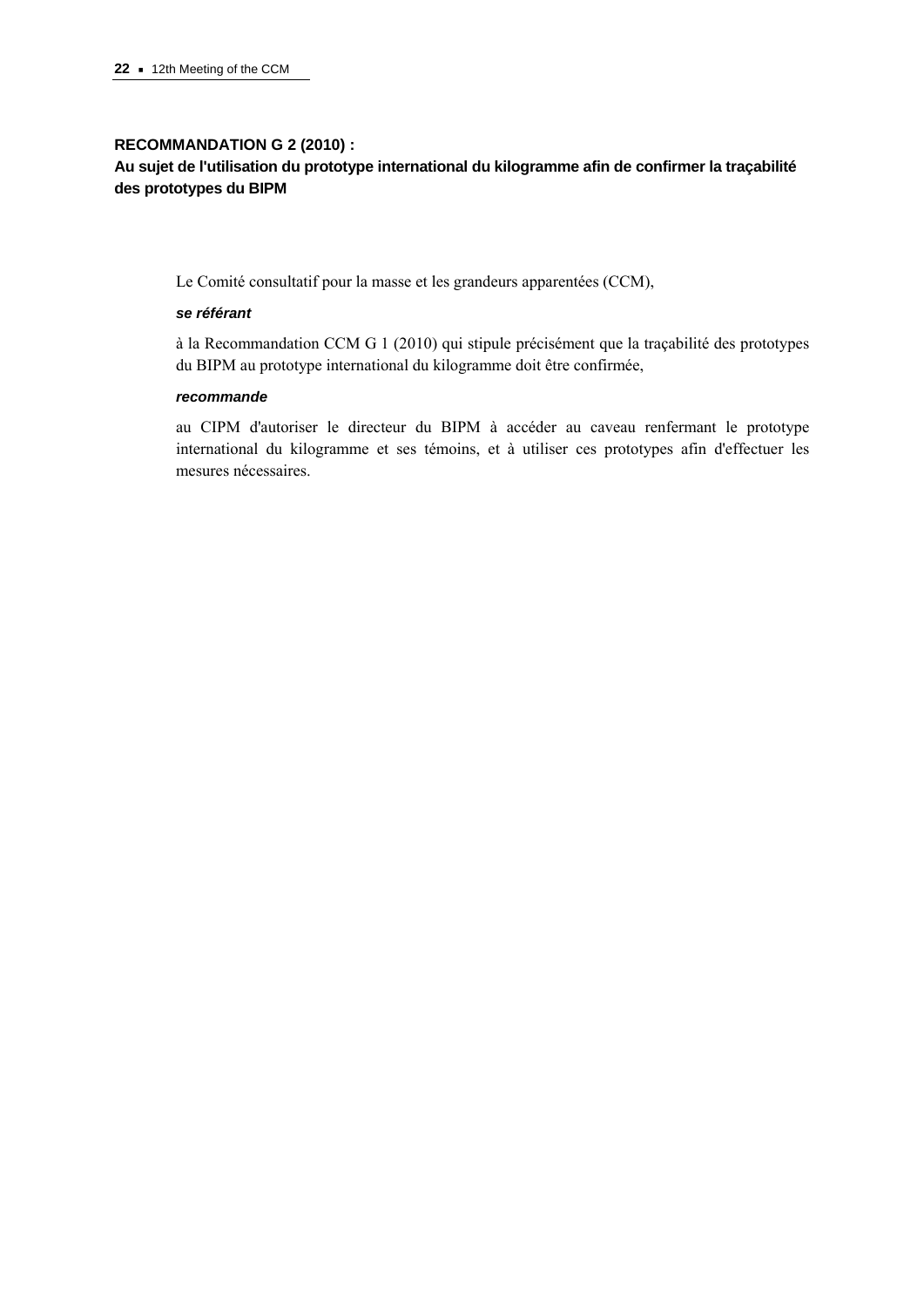# **RECOMMENDATIONS OF THE CONSULTATIVE COMMITTEE FOR MASS AND RELATED QUANTITIES SUBMITTED TO THE INTERNATIONAL COMMITTEE FOR WEIGHTS AND MEASURES**

# **RECOMMENDATION G 1 (2010) Considerations on a new definition of the kilogram**

The Consultative Committee for Mass and Related Quantities (CCM)

*recalling* its previous Recommendation to the CIPM on the "Conditions for a new definition of the kilogram", CCM G 1 (2005), and

## *considering*

- further discussion at its 10th and 11th meetings held in 2007 and 2008,
- recent progress in experimental determinations of the Planck and the Avogadro constants, and
- other experimental progress allowing a *mise en pratique* for the realization and the dissemination of the new definition of the kilogram now to be prepared,

*noting* that watt balance experiments and the International Avogadro Coordination project represent two distinct routes to determining the Planck constant,

## *recommends*

- that the following conditions be met before the kilogram is redefined in terms of fundamental constants:
	- 1. at least three independent experiments, including work both from watt balance and from International Avogadro Coordination projects, yield values of the relevant constants with relative standard uncertainties not larger than 5 parts in  $10^8$ . At least one of these results should have a relative standard uncertainty not larger than 2 parts in  $10^8$ ,
	- 2. for each of the relevant constants, values provided by the different experiments be consistent at the 95 % level of confidence,
	- 3. traceability of BIPM prototypes to the international prototype of the kilogram be confirmed,
- that the CODATA recommended values be adopted for the relevant fundamental constants,
- that the associated CODATA relative standard uncertainties be suitably considered when the initial uncertainty is assigned to the mass of the international prototype of the kilogram,
- that a pool of reference standards be established at the BIPM to facilitate the dissemination of the new definition of the kilogram,
- that the BIPM and a sufficient number of National Metrology Institutes continue to develop, operate or improve facilities or experiments that allow the realization of the kilogram to be maintained with a relative standard uncertainty not larger than 2 parts in  $10^8$ .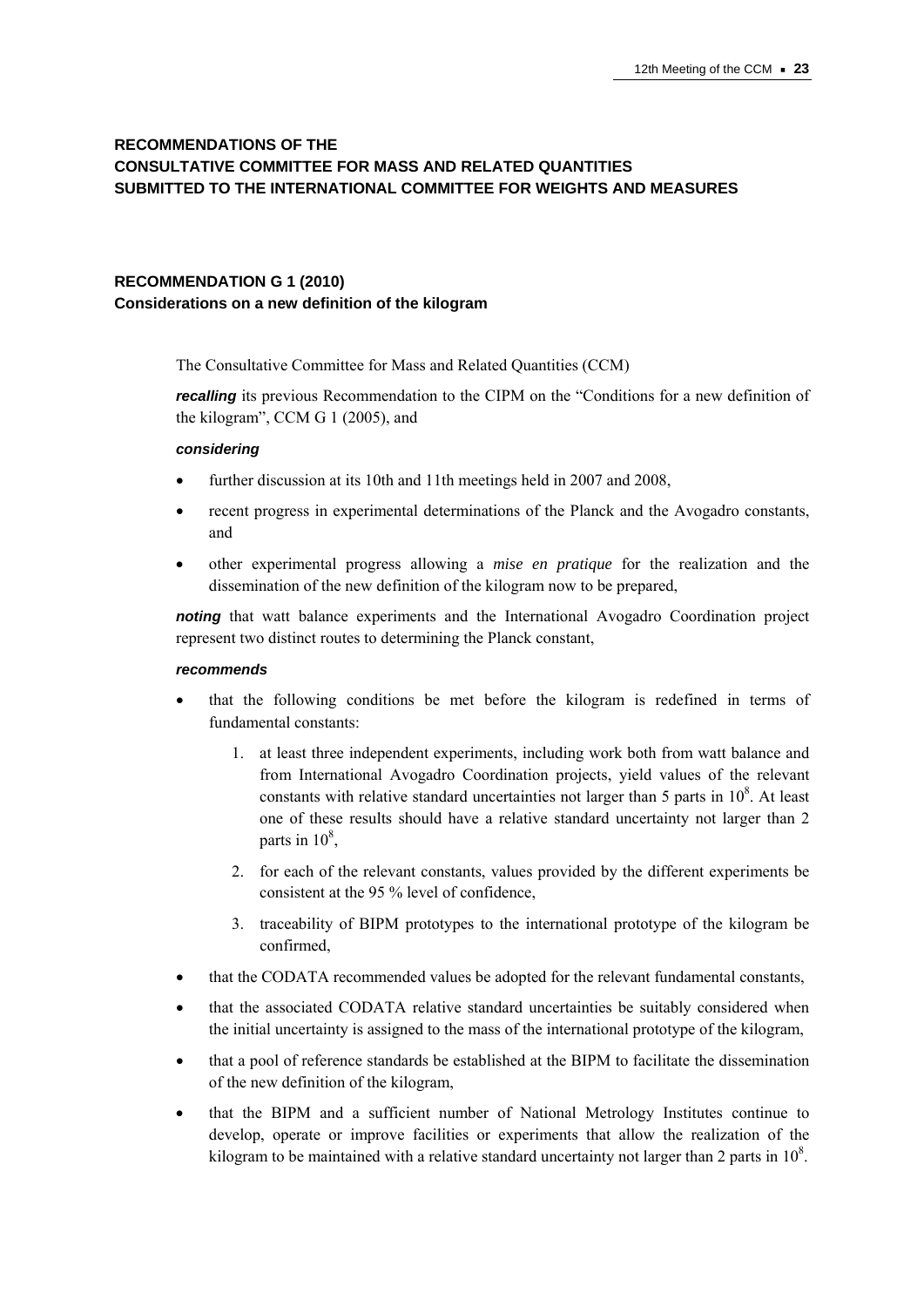• that the uncertainty component arising from the practical realization of the unit be suitably taken into account*.*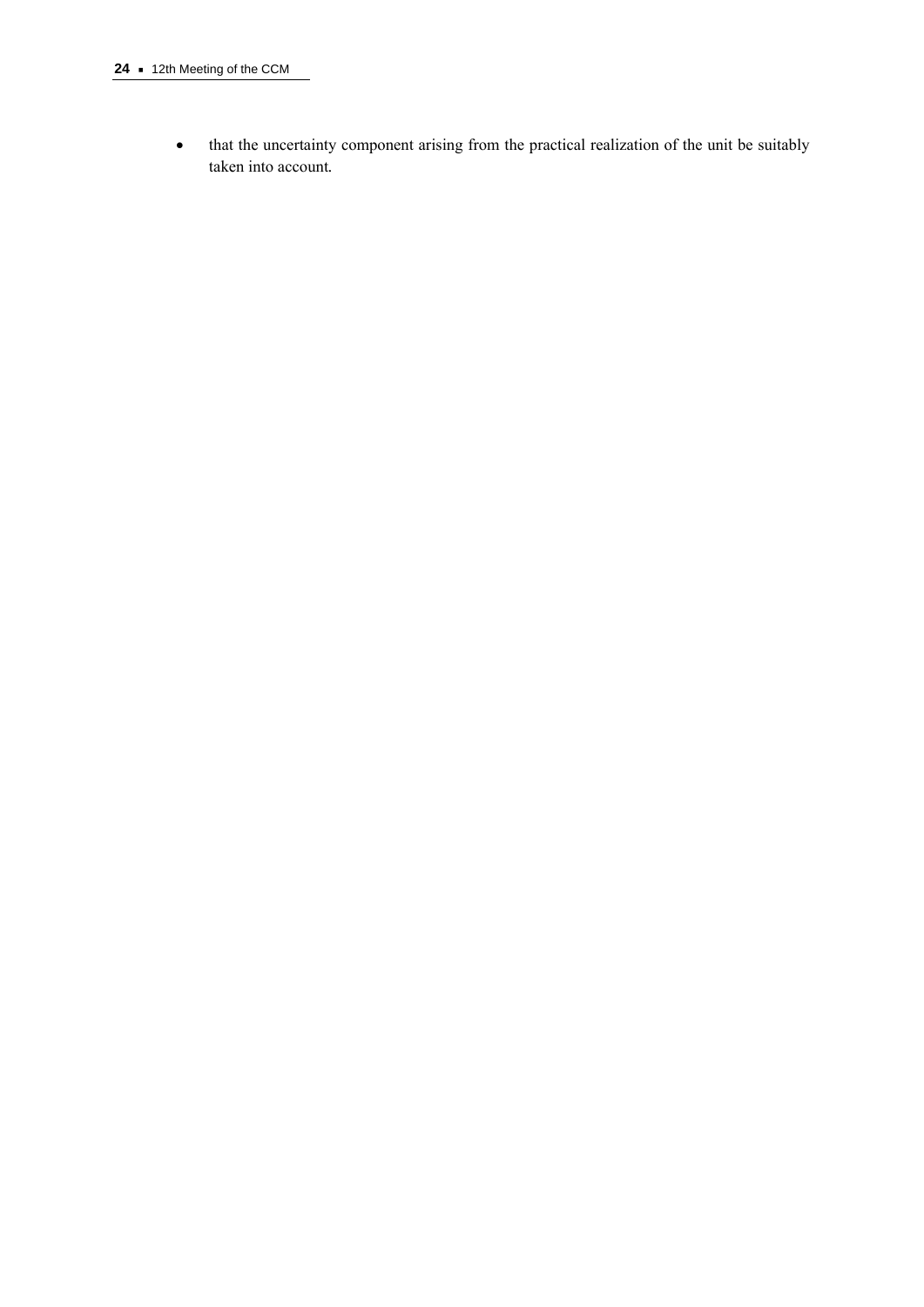# **RECOMMENDATION G 2 (2010) On the use of the international prototype of the kilogram to confirm the traceability of the BIPM prototypes**

The Consultative Committee for Mass and Related Quantities (CCM)

## *referring*

to its Recommendation CCM G 1 (2010) which contained a specific recommendation that the traceability of the BIPM prototypes to the international prototype of the kilogram should be confirmed,

## *recommends*

that the CIPM gives the Director of the BIPM authority to gain access to the vault containing the international prototype and its official copies and to make use of these prototypes in order to carry out the necessary measurements.